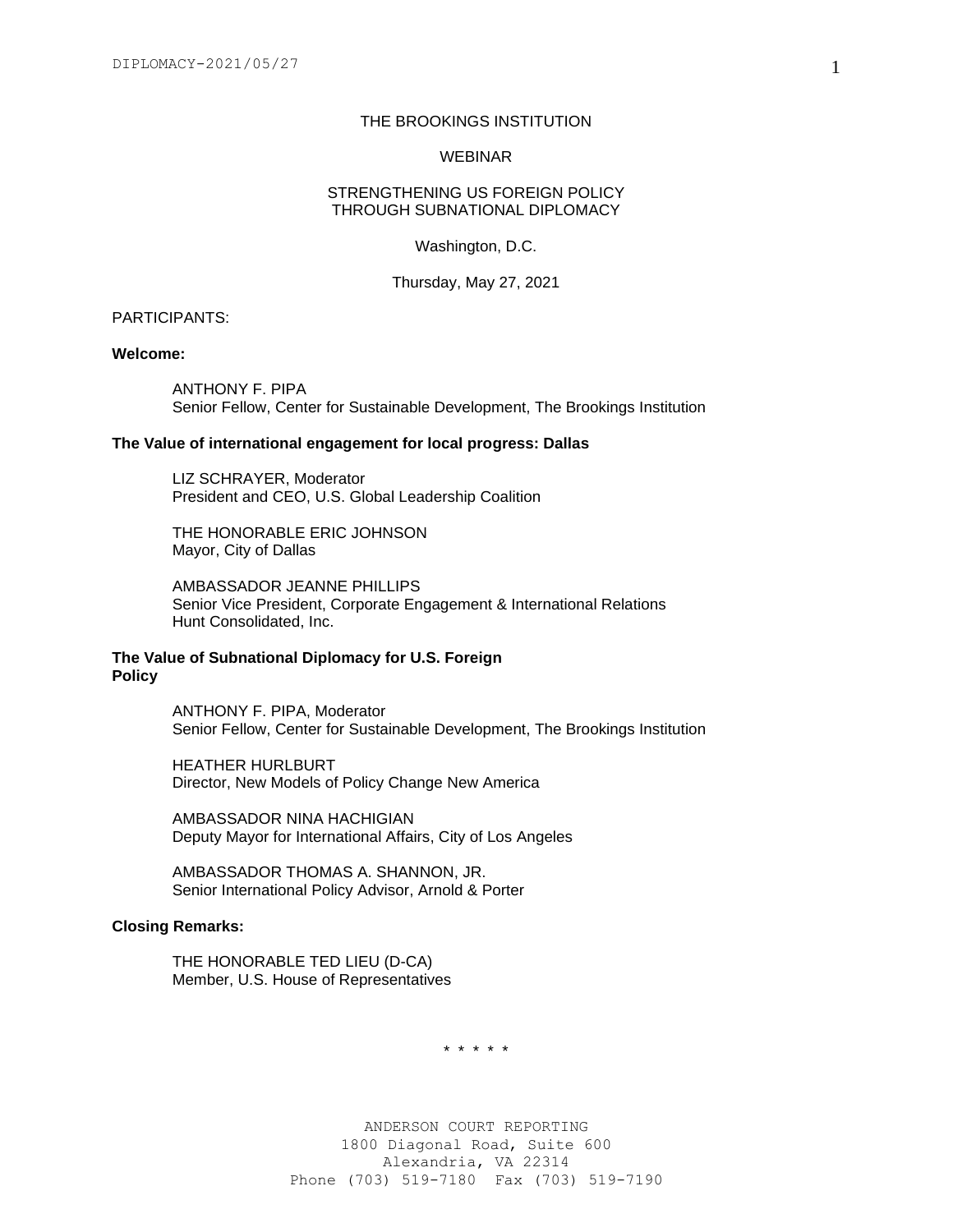## P R O C E E D I N G S

MR. PIPA: Welcome and good morning. I'm Tony Pipa, senior fellow in the Center for Sustainable Development at the Brookings Institution. And on behalf of the center and Brookings, I'm really pleased to welcome here to today's event to examine the relationship between the global affairs of cities and states and U.S. foreign policy. And in particular, we're going to explore how setting up an office of subnational diplomacy at the State Department might leverage the global leadership of U.S. mayors and governors to advance our national interests but also play an important role in strengthening U.S. diplomacy for the 21st century.

So this is an idea that's been supported and advanced by several experts and former state officials and one that myself and Max Bouchet presented as part of the Brookings series earlier this year called "Blueprints for American Renewal and Prosperity." And I have to say, I feel like this idea could not be more of the moment.

 Among other things, the COVID-19 pandemic really has demonstrated just how important local leaders are to solving a global crisis. And it's not global health crises. You've seen mayors and governors on the front lines of taking decisive action on many different issues that cross borders. Like climate change and migration and a host of other issues.

So the premise of an office subnational diplomacy is a simple one. Use the skills of the State Department to strengthen the ability of U.S. cities and states to conduct their international activities. And in return, enable the federal government to leverage the experience and the leadership of these local leaders for U.S. national, diplomatic, and security interests.

And by providing foreign service officers on details to cities and states through a fellowship program, could also be an additional breeding ground to groom the next generation of diplomatic leaders. And bring the value of U.S. foreign policy home. Which is something really top of mind as the Biden Harris administration pursues what they're calling a foreign policy for the middle class.

So we're privileged to have a collection of distinguished perspectives today from local leaders, seasoned diplomats and national security experts and a member of Congress to examine the potential for this idea. And we're going to start with a conversation focused on Dallas to get the local perspective.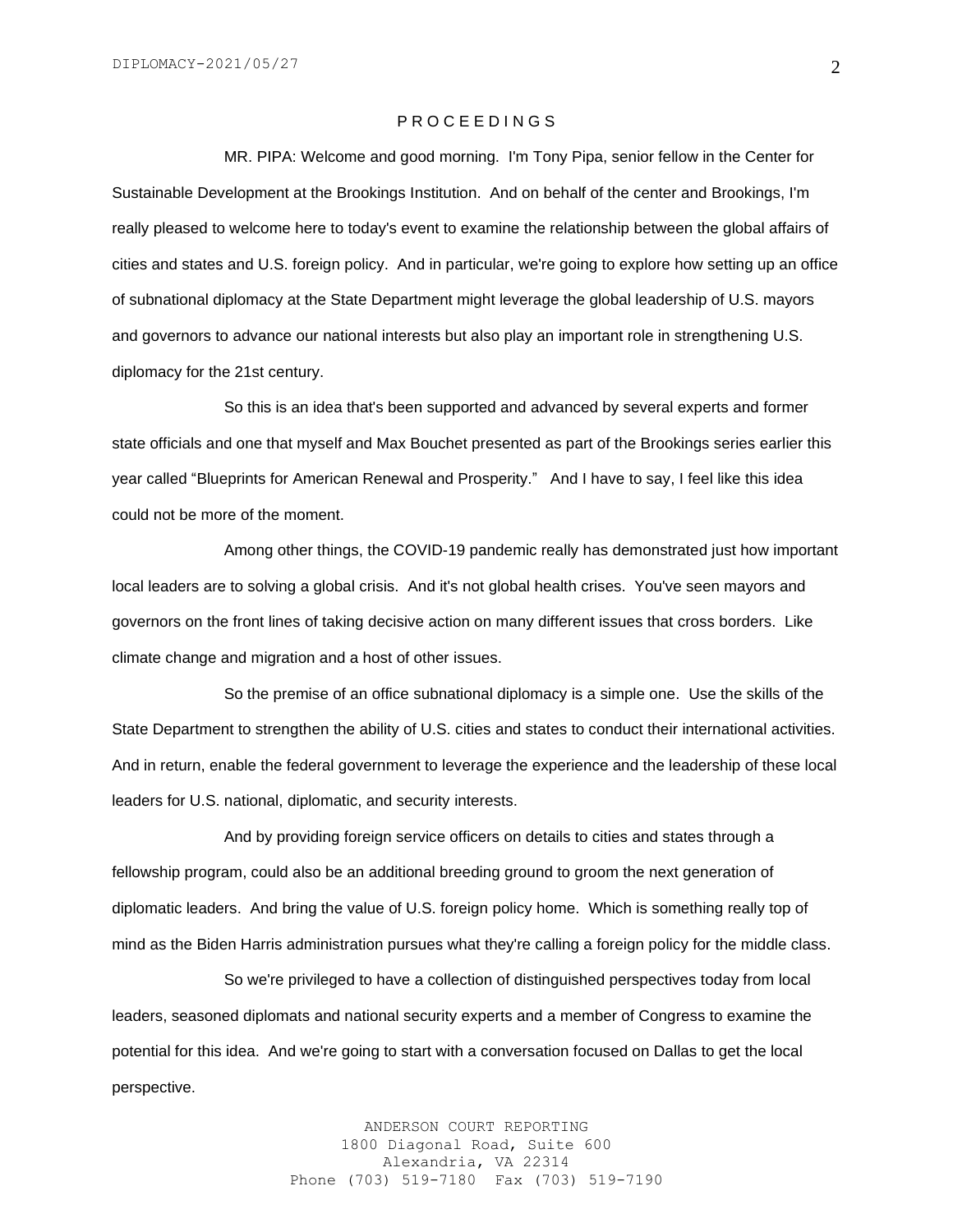And so to kick us off, I'm going to turn to Liz Schrayer who is CEO of the U.S. Global Leadership Coalition. An organization that brings together more than 500 businesses and non-profits across the country that believe deeply in the value of diplomacy and the importance of U.S. leadership on global challenges.

Liz, you've been hosting conversations in towns and cities across the U.S. for years that explore how U.S. global engagement really benefits local citizens. So we're really grateful to have you here today and to help us get the view from Dallas in a conversation with Mayor Eric Johnson and Ambassador Jeanne Phillips. So Liz, I'm going to turn it over to you. Thanks for being here.

MS. SCHRAYER: Well, thank you Tony and thank you to your leadership and that of Brookings for convening this important conversation. And I have to say that U.S. GLC is so honored to help kick off this event because our coalition is grounded in local advocacy that has literally across the country brought people together. Rotarians and veterans and small businesses who truly believe in the intersection that leading globally matters locally.

And at the center of our network is over 200 mayors, former mayors who have been active in our state advisory councils from coast to coast. In fact, our national co-chair is Mayor Steve Benjamin from Columbia, South Carolina. So we're all in when it comes to the title of this program, "Strengthening U.S. Foreign Policy Through Subnational Diplomacy."

So my two guests that I get to interview are fabulous to take a look at Dallas as an example of this. So welcome to on Zoom might right and left here are our panelists. Mayor Eric Johnson, the 60th mayor of Dallas who is a longtime public servant. You are going to soon here how he is truly making his mark. Welcome, Mayor Johnson.

And welcome Ambassador Jeanne Phillips who was appointed by President George W. Bush to be a really important position for our country. The U.S. ambassador to Organization for Economic Cooperation and Development. Some of you may know it by its acronym, the OECD. And today is here representative as the chair of Mayor Johnson's International Advisory Council. So welcome to you both.

MS. PHILLIPS: Thank you.

MR. JOHNSON: Thank you for having us.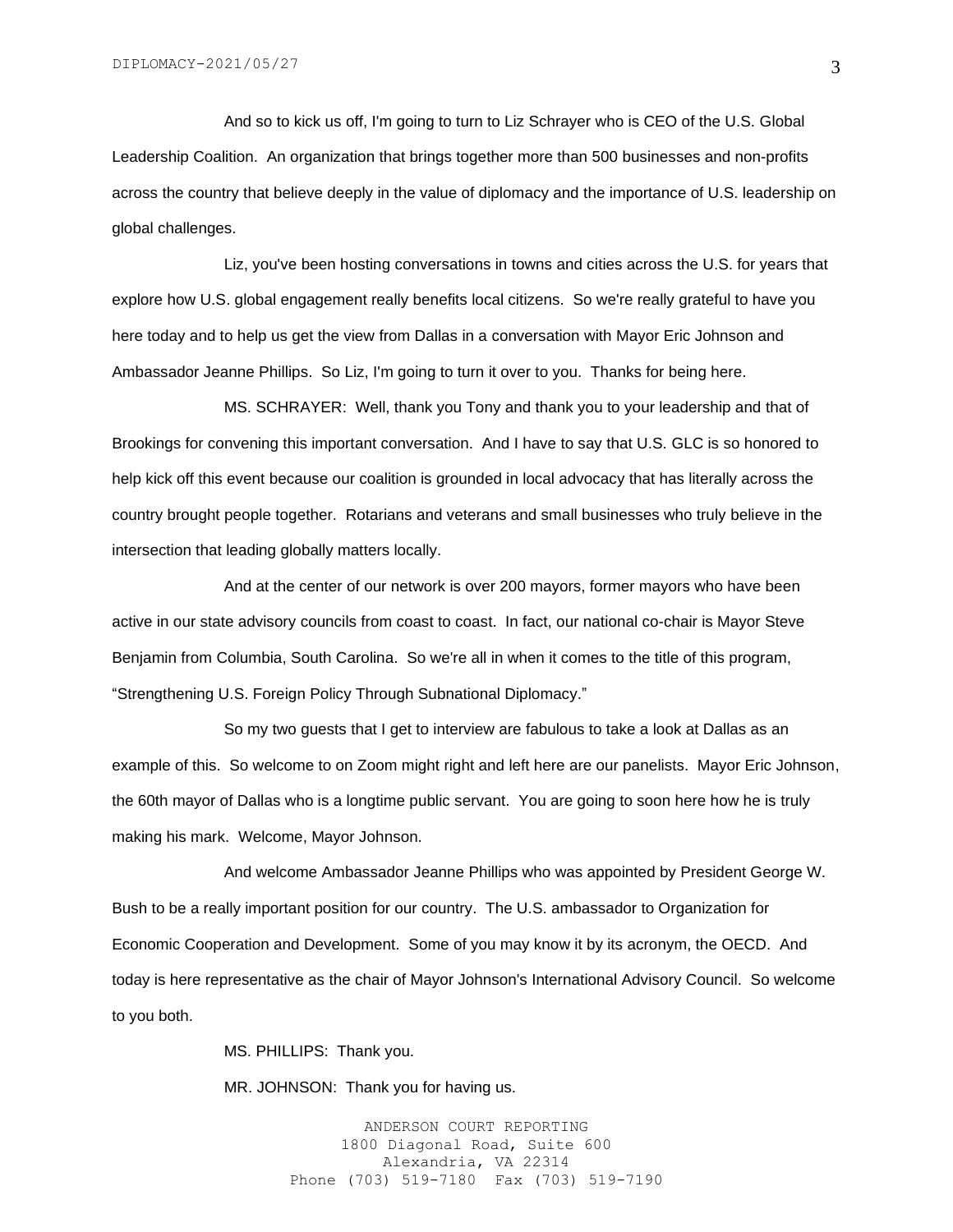MS. SCHRAYER: All right, let's get started. We only have 22, 25 minutes to have a great conversation. Mayor Johnson, I'm going to start with your story that illustrates that power of cities and global engagement. You recently wrote this great op-ed of how and I loved what you said. You said Dallas and Fort Worth is a region that already is a global player.

You have almost 8 million people that makes you one of the top 25 economies in the world. And when you became mayor in June 2019, which look at the date, is just a few months before the pandemic hit. You had some big plans of how Dallas was going to go to the next level as a major international player in destination for business and tourism. So start the conversation and explain how important it is to Dallas and frankly other cities to engage globally and what those benefits are. Mayor.

MR. JOHNSON: Well first of all, thank you, Liz and thank you to Brookings for hosing this and having us today. I think we need to set the stage a little bit just to understand, you know, why subnational diplomacy has risen to the top of my agenda for our city.

Dallas is the economic engine of a region that is home to 8 million people. It's the fourth largest metro area in the United States. That region is home to 24 fortune 500 companies. It's the home to the 10th busiest airport in the world and that has risen to number four. DFW airport is the fourth busiest airport in the world right now.

We have an economy, as you mentioned, that puts us in the top 25. If we were a standalone nation, we'd be ranked right below Sweden. We'd be ahead of Argentina, we'd be ahead of Austria, we'd be ahead of Israel, we'd be ahead of Norway, we beat out Singapore. Our economy in terms of gross metropolitan product which is the equivalent of gross domestic product for a country would have us be a major world player.

So if you think about it that way, no one would ever ask a country that fit that description that had an airport that busy, that had an economy that large, that had that many people, are you going to engage internationally or not. Are you going to engage the rest of the world or not. It would be inconceivable that you wouldn't. And that's true for us as well.

But the difference is that in the United States, we are not really set up to leverage and harness that power. I think it has to do with the fact that at one point, our country was more rural than it is now. But now 82% of Americans live in a city, 82% of Americans live in a city.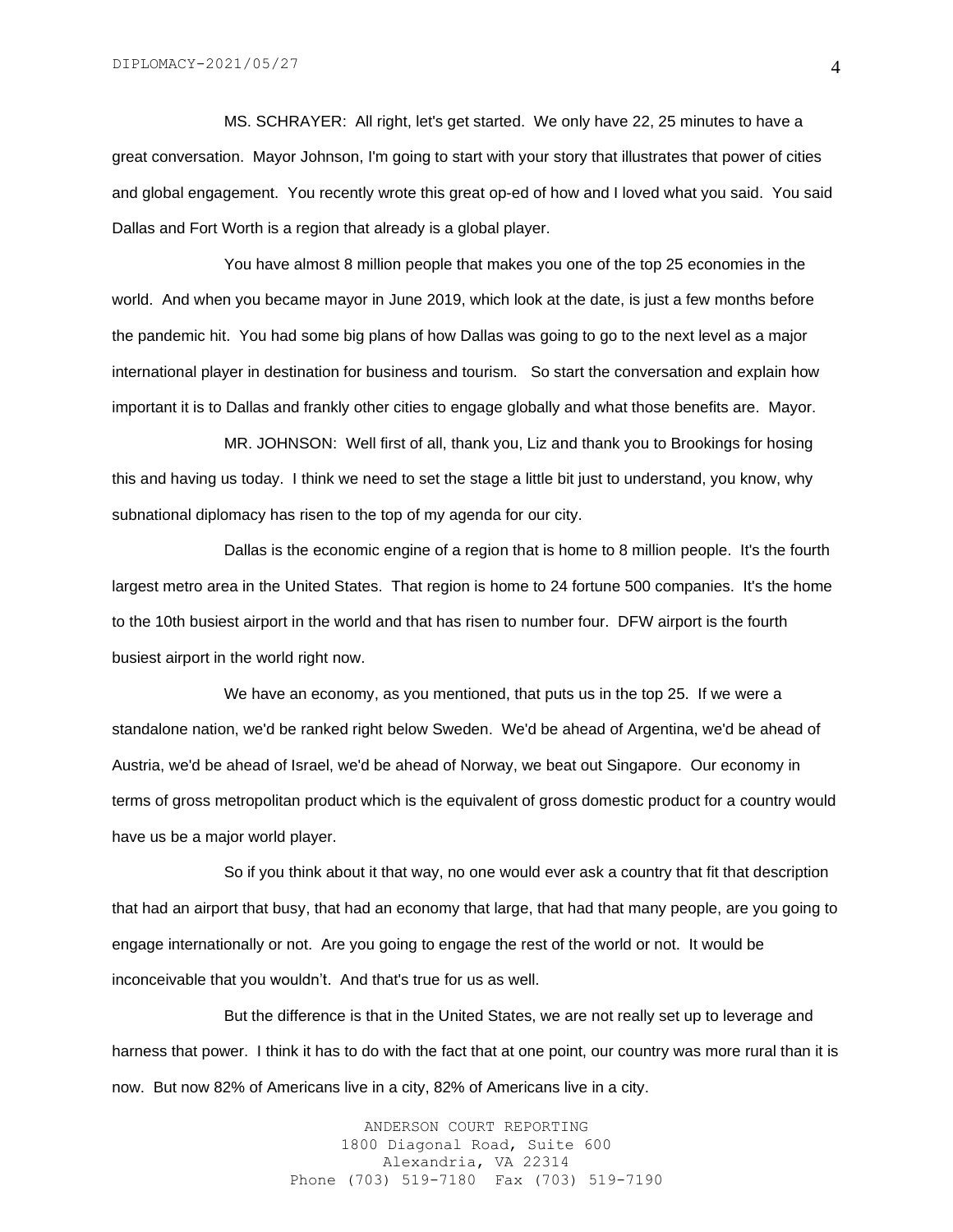And so, what we're really trying to do now with the subnational diplomacy effort is to just align the State Department and then structure with reality. The reality is mayors and governors are out there every single day interfacing with the rest of the world and we'd love to have the State Department's help.

MS. SCHRAYER: That's fabulous. I'm going to come back to you for a little more specifics but let me get the Ambassador in on this conversation. So you're chairing the mayor's international advisory council. Five former ambassadors that all live in Dallas.

And I have noticed that a Democratic mayor has reached out to a Republican to chair the council. And let's just say the fact that maybe policymakers in Washington should listen to our cities. But the truth is, I'm not surprised because U.S. GLC actually sees this bipartisan focus all over the country that when it comes to diplomacy, when it comes to development and global health this is a bipartisan area.

And what I'd love to hear you is where in your diplomatic expertise is why you think it's important to the mayor, to the citizens of Dallas. That this council can actually make a difference and why you think it passes a bipartisan arena that this is important. Ambassador Phillips.

MS. PHILLIPS: Thank you, Liz and thanks for having us. Well first of all, I think we've all said for years, those of us involved in diplomacy that, you know, our differences are supposed to end at the water's edge and we're supposed to be united. And I commend Mayor Johnson for his devotion to the international cause, especially for the DFW region and specifically Dallas.

We now have added Kaye Hutchison who just came home from NATO and she's going to be a huge addition. I think that what happens is those of us who've been in the diplomatic arena understand the talent in the State Department. We understand the need for the connectivity between these huge population centers and Washington. And I think that the experience of the ambassadors on this council will really help the mayor move things forward more quickly.

We still have contacts in state, in Washington and an understanding of what should be happening on this great two way street. We have a lot of wonderful relationships already between international cities and many countries. Bilateral relationships between Dallas and these countries. And so, bringing state into the mix will give everybody a lot of resources.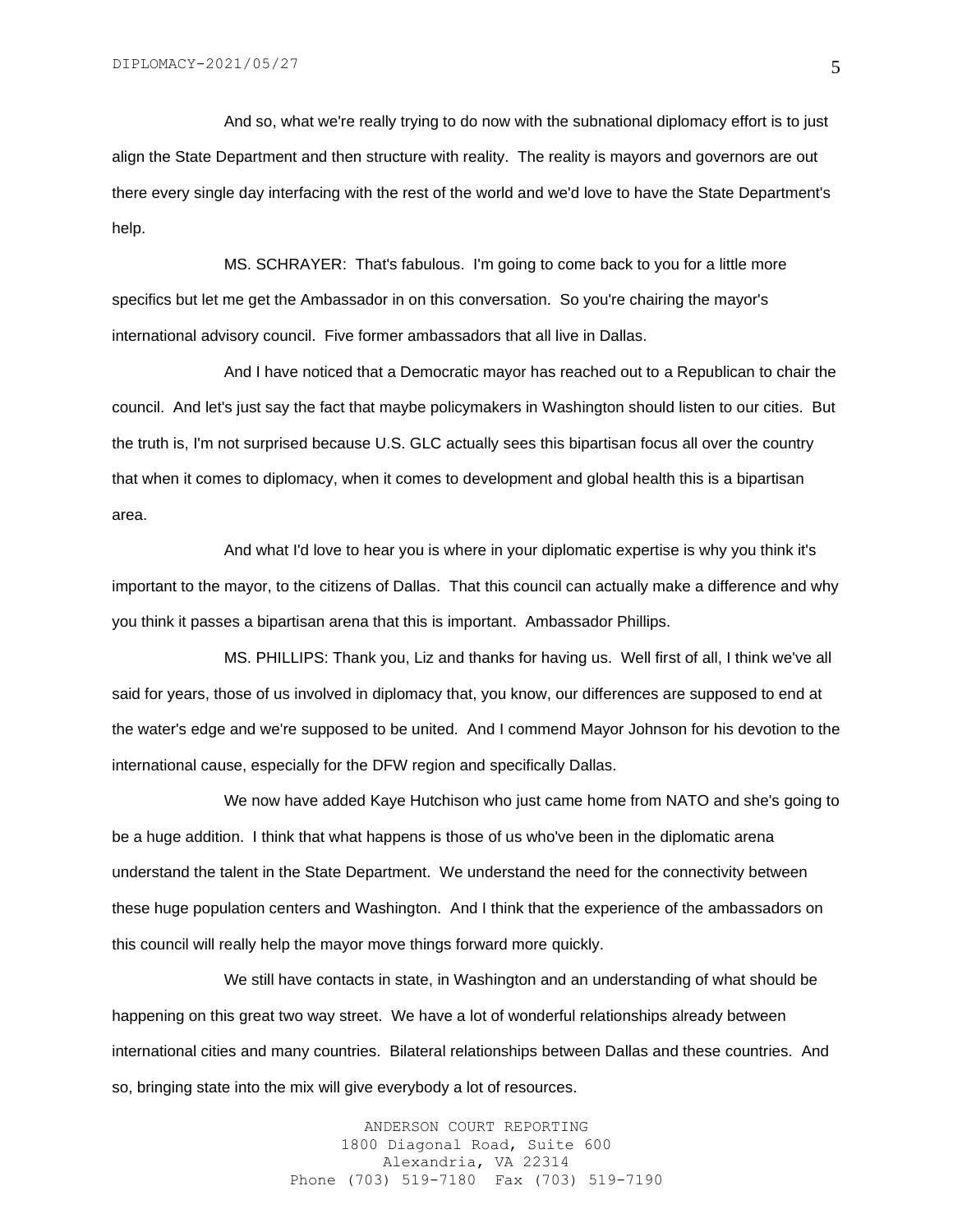And I think the council brings focus. We're all volunteer. We have one wonderful person inside City Hall, our chief of protocol and we have the mayor. And so, we're a small little team but I think of us as special forces. We're going to do a lot of heavy lifting in the next two years.

And Dallas really is on the international stage, it's just not as connected with the resources of state and state is not as connected with us. So it should be a fantastic partnership.

MS. SCHRAYER: So let's get more specific for our audience of how, Mayor, Ambassador, this is going to move to the next level. So Mayor Johnson, I know you're partnering with other mayors around the country. You've been talking to Mayor Garcetti from Los Angeles and others.

And so one of the things I was struck by your op-ed is as you got to talking about the importance of the subnational office at the State Department, you started talking about why it's so important. And I'm quoting you from your op-ed and you said it would help strengthen U.S. alliance, reinvigorate diplomacy, build a culture of cooperation in this fast changing world.

And I'm pleased that there's now bipartisan legislation that is moving in Congress. So I'm interested to hear a little more about your vision of what you think will make -- what's going to make a difference? What is going to happen when the federal government, particularly the State Department can do to help cities that is not happening now so that you can move your international platform to the next level. Help our audience understand because you're ready to go. I can hear it in both of you. What do you need that the State Department can offer you to help you bring that business and that tourism back and prove to Dallas?

MR. JOHNSON: Well, I think Ambassador Phillips actually said it really well. What I'm hoping will happen in Dallas and would happen if we had the subnational diplomacy offices within the State Department all over the country. Is that what is being done with the exception of places like Los Angeles and New York. What's being largely by very small teams or even volunteers could be professionalized.

We could really benefit from the expertise of the folks at the State Department who really understand the complexity of some of these relationships. You know, mayors are often asked to meet with delegations of foreign dignitaries at City Hall and we're happy to do that.

But the truth is, we don't have the expertise in house to really dig in very deeply into the economic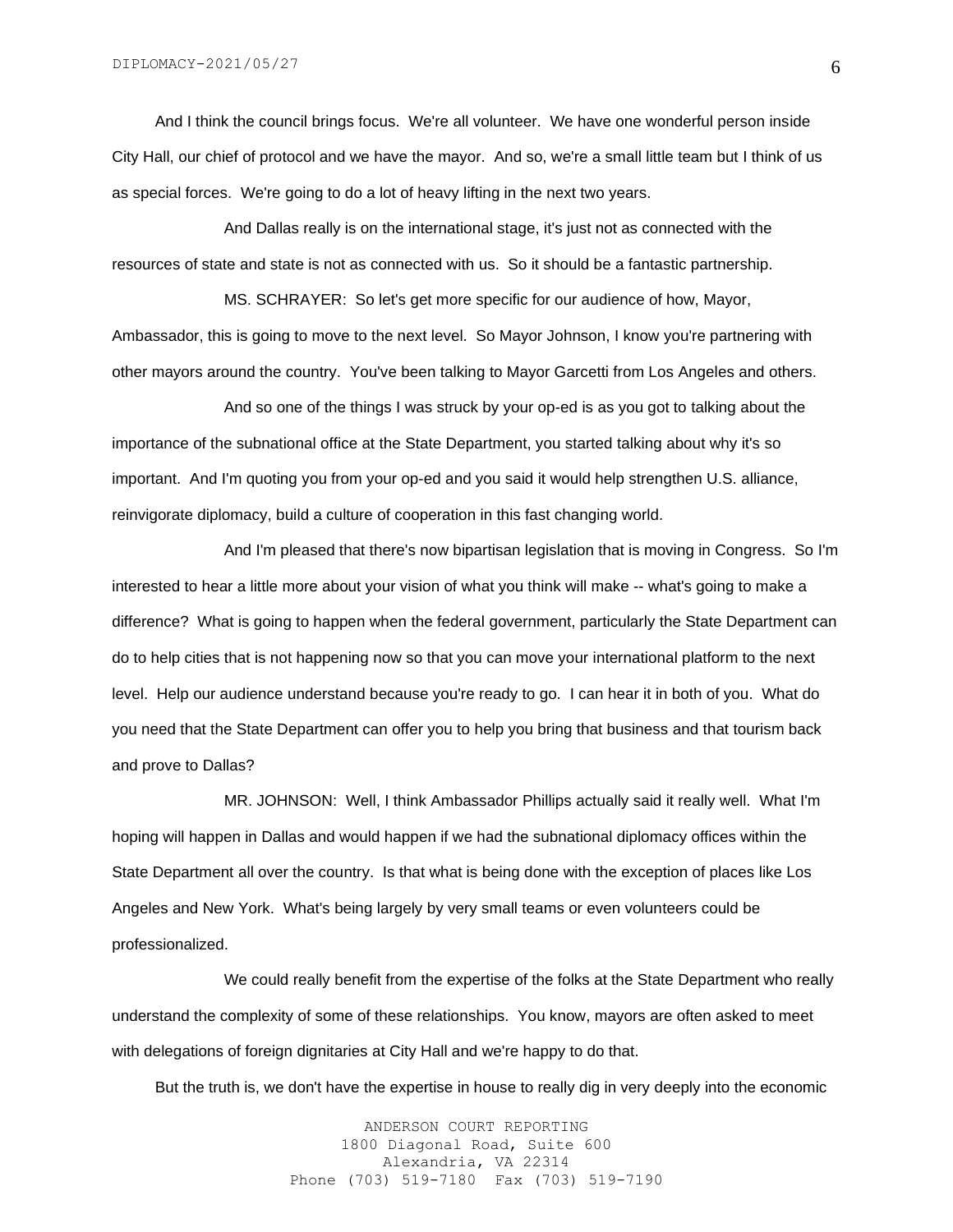ties. What's going on, on the ground and those countries and what we need to know. Not just to avoid an international incident so to speak of an etiquette nature or protocol nature but really to understand where there really is alignment economically. What are the opportunities presented by say, you know, a post-Brexit United Kingdom for the city of Dallas.

Those are complex ideas and you need people who understand that. So cities would clearly benefit from having that relationship with state. But state benefits too and here's how they benefit. Mayors are known and have earned their reputation for years for just being able to dig into a problem and get stuff done. GSD as we say, get stuff done.

That's an attitude that I think our foreign service and our State Department could also learn from us about. So, you know, I think there's a two way street for sure there. And so, if we had the ability to have State Department officials embedded within our city governments and have folks on a fellowship, a Pearson fellowship type of experience with our cities, we could learn a lot from them about the actual international affairs aspect of things. They could learn from us in terms of how we just typically jump in and start working on solving a problem. Much like we had to do throughout the coronavirus response.

MS. SCHRAYER: You're raising such a good point because truly mayors are at the front line and you certainly have been more than, you know, just about anyone else in dealing with the last year and a half. Ambassador Phillips, you have such an interesting perspective on this question to make it specific, wearing two hats. First, your international perspective of living in Paris as our ambassador to the OECD. But also returning now as a business executive.

And I'm interested in the same question about how can the State Department be a link to help our local communities build this bridge to the world in both directions. And what expertise do you have? You were in and out of the State Department and from the business community's perspective. How does this work? How will this work in practicality make a difference?

MS. PHILLIPS: Well one thing is right now it's all ad hoc. So we've done business on every continent except Antarctica. And one of my primary responsibilities is to make sure that we have good relationships with the officers at state who are desk officers with the embassies in Washington, with our consulates in Texas.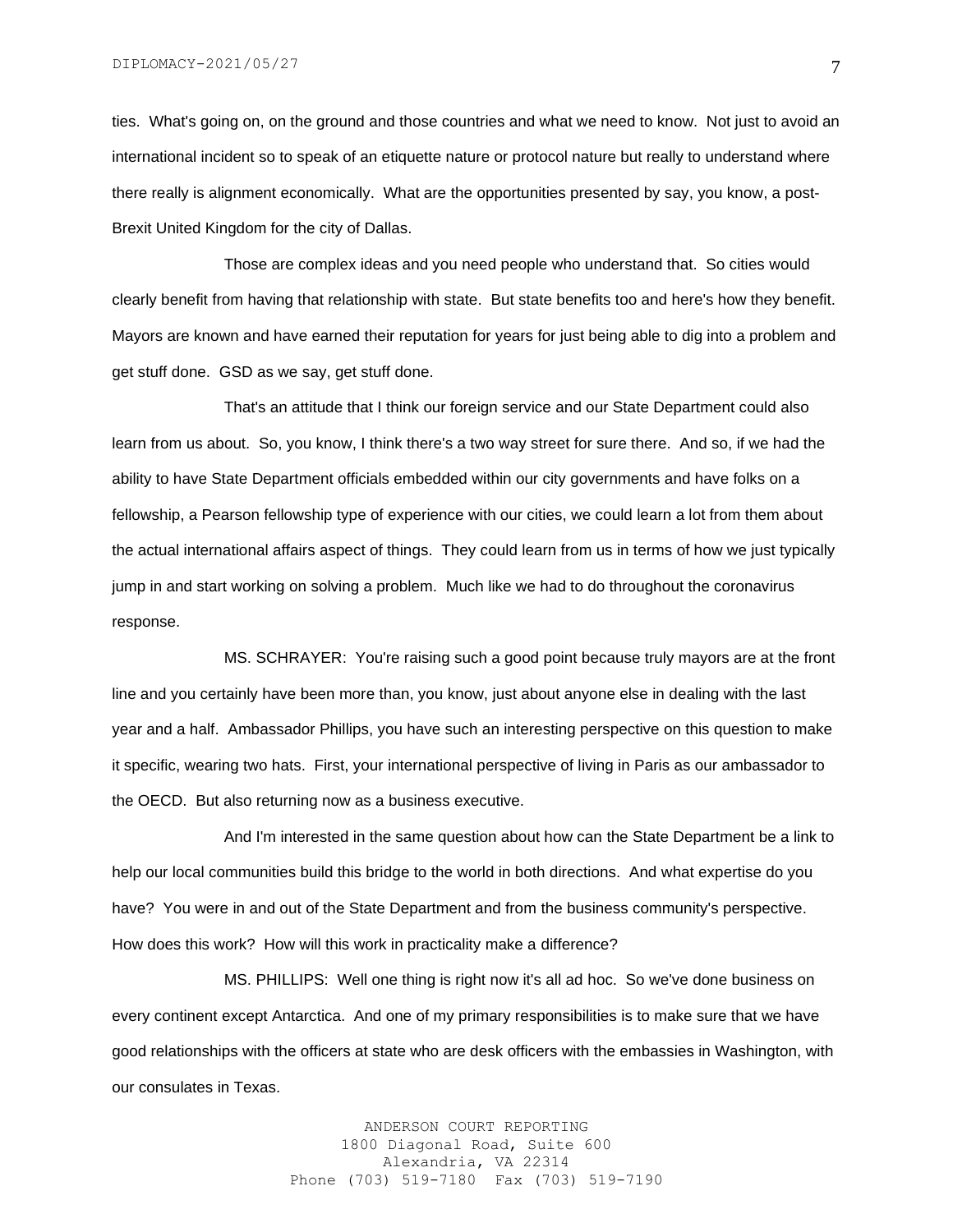So it's all ad hoc. And I think having the subnational diplomacy office would lend some structure and process so that all companies, including small and medium sized companies. And that's where I think this is going to really have the most impact.

Huge companies like Hunt can afford to spend a lot of money and a lot of time on their international relationships. But to President Biden's point about the foreign policy for the middle class. These small businesses and entrepreneurs that are really the backbone of American industry don't have a chance to find to about the trading partnerships they could have, the opportunities they could have.

I just learned about a month ago that one of our grocery store chains in Texas is a major partner with United Kingdom. And when the new ambassador came from Washington to Dallas, that was the person she wanted to meet. She met all the other big, huge corporations too but she wanted to have that personal relationship.

And so, I think it personalizes things much more for the person at stake. It lets them really understand and tie what's the local economy has going for it to the countries that it might be able to connect with. And I also think it's just a really great thing to institutionalize the idea in today's world that everything doesn't happen at Foggy Bottom and everything doesn't happen in Washington.

And I think this is a brilliant opportunity to take these major cities with the mayors who have been through the roughest part a mayor could ever go through in my opinion is the last year. And so, now they've come out of it and they understand a lot more about relationship building with Washington and how important it is. So I'm all in and I think that the specifics will go to the small and medium sized business and also the institutionalization of these relationships.

MS. SCHRAYER: That's a fascinating point and I'm sure mayor, that's an important reason that you're all in as well. Which leads me to question about the citizen experience around this and how the citizen engagement is going to be connected to this effort.

You know, we're talking about the opportunities and the possibilities for the citizens to engage with the State Department and how we bring this connectivity. And I've been thinking a lot about the global pandemic as one of the most powerful reminders of how interconnected the world is.

And these really are kitchen table issues about how the health, safety and economic interest truly are impacting us every day. And so, my question is how do you make the case when it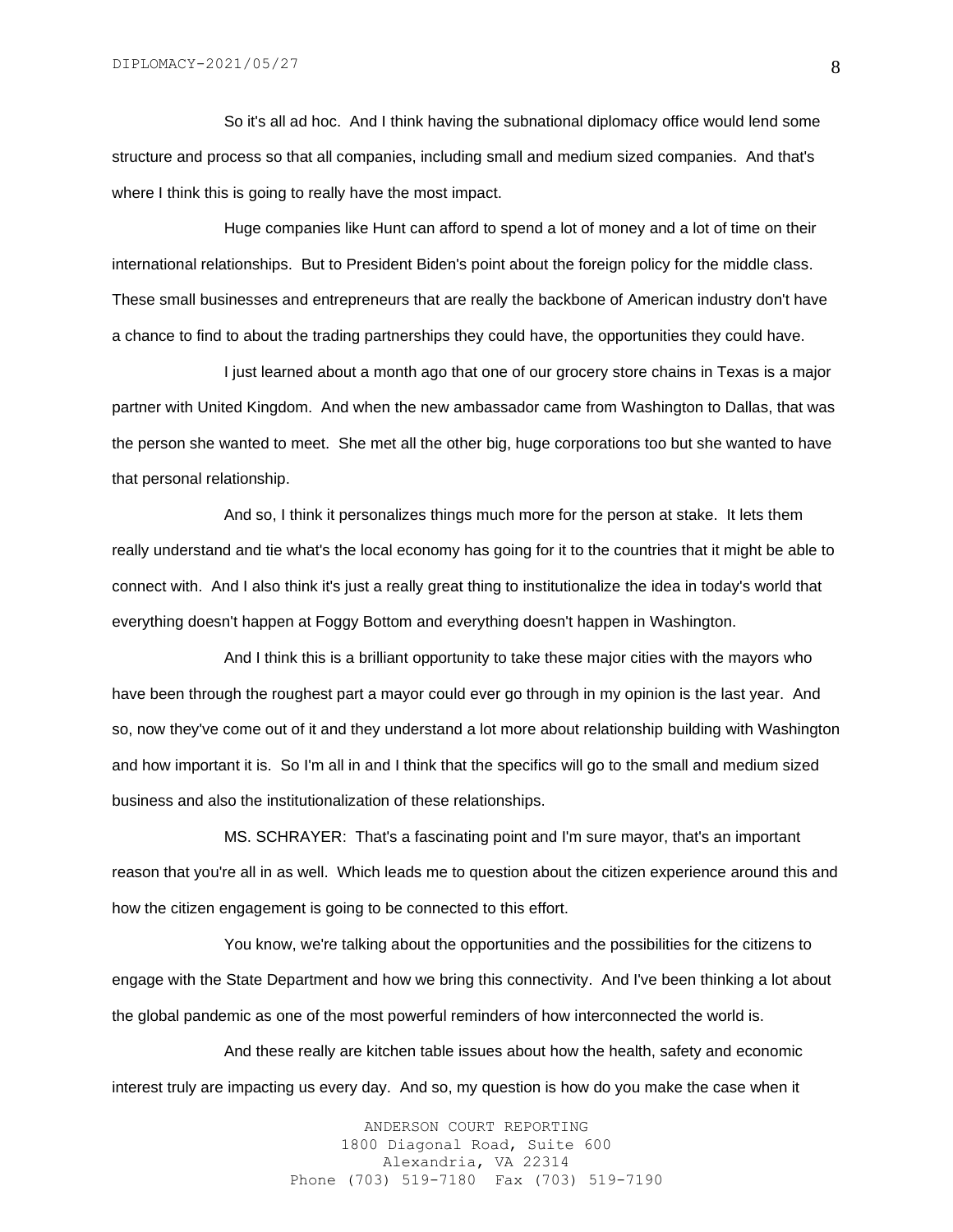comes to the subnational diplomacy effort in the State Department to the citizens of Dallas and therefore to all over the country. And how do you talk about it?

So for the ambassador, you know, embassies and the consulates, this is going to make a difference from the business community but beyond about how investing makes a difference from trade and from global health security. And how would a new State Department office help to just talking with our citizens? Ambassador, why don't I let you start on this question.

MS. PHILLIPS: Well, I think the people in the State Department are amazing and hugely talented. So the average citizen never gets to know that. They see it as one big giant agency in the United States government with usually the secretary of state who's not available to average citizens.

So I think having a face in the communities will be critical. And I can already think of a list of 10,000 things they could help on. National days for countries, bicentennials where diasporas are celebrating in a city. And it could connect them to Washington in a way that has not been done before.

I think that resources could be available. That for the State Department locally, where they get to see front line government at work and how it interfaces with international communities. And I think that would be a fascinating experience for someone who has been on a mostly international tract at Foggy Bottom. So I'm very convinced that the connectivity is the most important thing because it will educate both parties, both the state and the local community. And citizens will have a chance to see how really great our diplomats are and how important the relationships around the world are for us.

MS. SCHRAYER: Lovely. Mayor, how would a new State Department office connect to the citizens of Dallas where you have large diaspora community in your region. But what's your thoughts on this?

MR. JOHNSON: We do. Dallas is actually a city where 25% of our residents are foreign born. I mean, that's a very, we have a large diaspora community here in our city. And so, it's so clear to me and Ambassador Phillips did a great job of explaining this. I mean it's so clear to me that you could have so much better understanding and alignment between American foreign policy and American citizens if they understood better exactly how foreign policy benefits them.

I think to a certain extent, foreign policy feels a little bit elite to some people. It feels like, you know, you have to have gone to Johns Hopkins and have a Ph.D. and you have to, you know, it's a

> ANDERSON COURT REPORTING 1800 Diagonal Road, Suite 600 Alexandria, VA 22314 Phone (703) 519-7180 Fax (703) 519-7190

9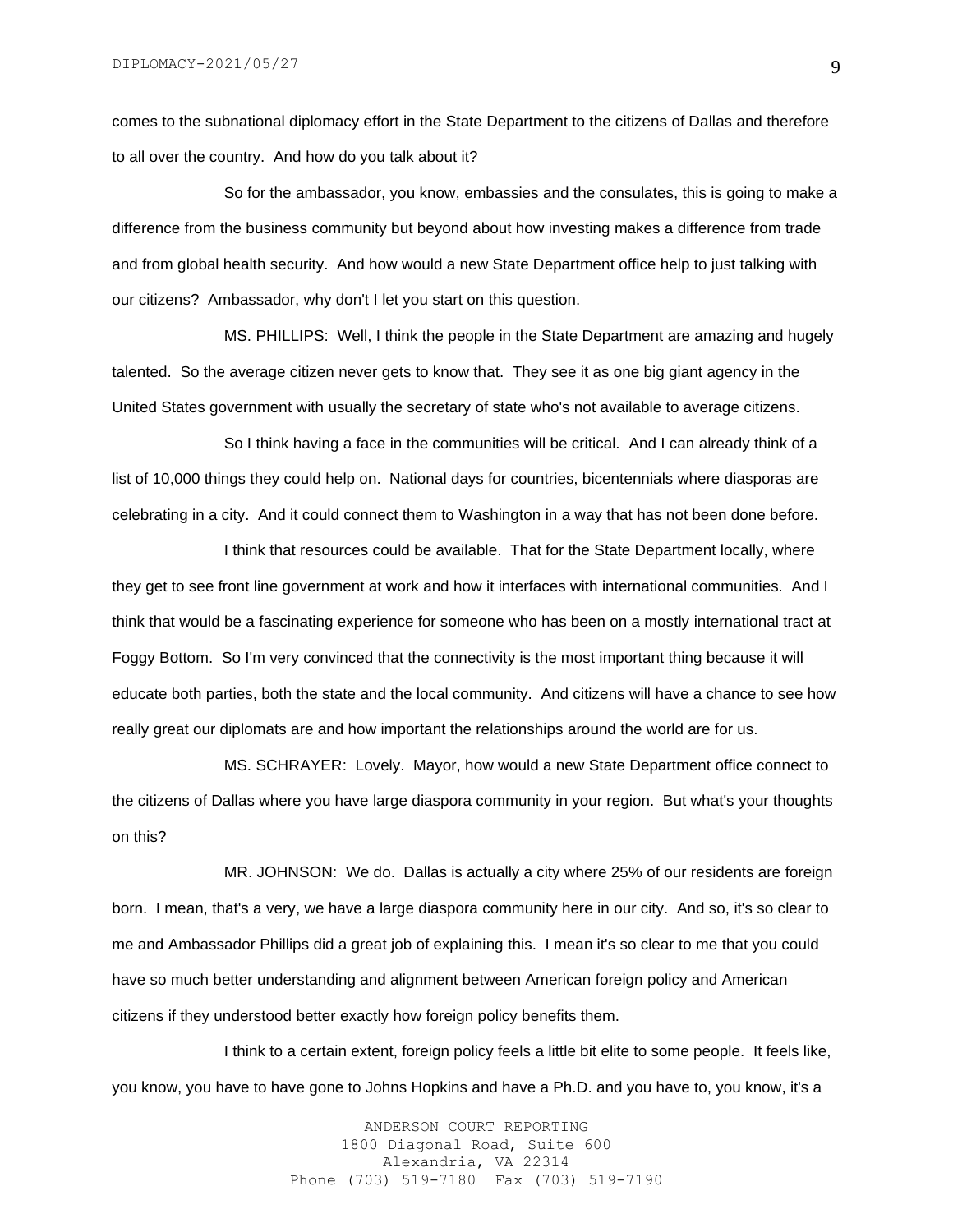Washington, D.C. thing that we've got to have but I'm not sure exactly how it affects my pocket book or me putting food on the table or taking care of my kids.

This would be a major step forward for the United States and actually aligning our foreign policy, not in terms of shaping the foreign policy itself but making sure you had better buy in from the American citizenry to that foreign policy by bringing in essence the State Department to Main Street.

And so, there are an infinite number of opportunities between working with our local schools, our K-12 schools, our universities creating better connectivity. We've got good connectivity but we could always do better in connecting with the diaspora related chambers of commerce. So we just in the past week, we've worked with our Korean American chamber of commerce, our Indian American CEO council, our Taiwanese chamber.

These relationships could be elevated, they could be even more robust. But we need resources and we need assistance with that. So again, we're back to the same thing, the Subnational Diplomacy Office would be a wonderful addition to the infrastructure of almost every major American city that doesn't already have it to help us assist the American government and its foreign policy aims.

MS. SCHRAYER: So one last question in our time remaining which is how we'll know this is successful. And I think you've all said it but I'll give you one last chance. This is so exciting that we're trying to get this to happen but let's say we push at this energy that we have on this Zoom call, you all helped make it happen.

And if we at Brookings is nice enough to invite the three of us back here to talk, let's give it two years. And we said wow, it happened and it worked. How will we know it's successful, what will we see? Mayor Johnson, what will see not just in Dallas but hopefully across the country. Mayor Johnson, what will we see?

MR. JOHNSON: Well, Ambassador Phillips knows I think big. And so, you know, what I'd like to see is kind of, you know, a transformative idea. I'd like to see the applications for foreign service and for young people who want to go into foreign affairs explode as a result of this effort. I'd like to see tangible increases both in kids who, and I want to policy school and I remember being one of the few people of color who chose the international relations track. Almost everyone was attracted to domestic policy.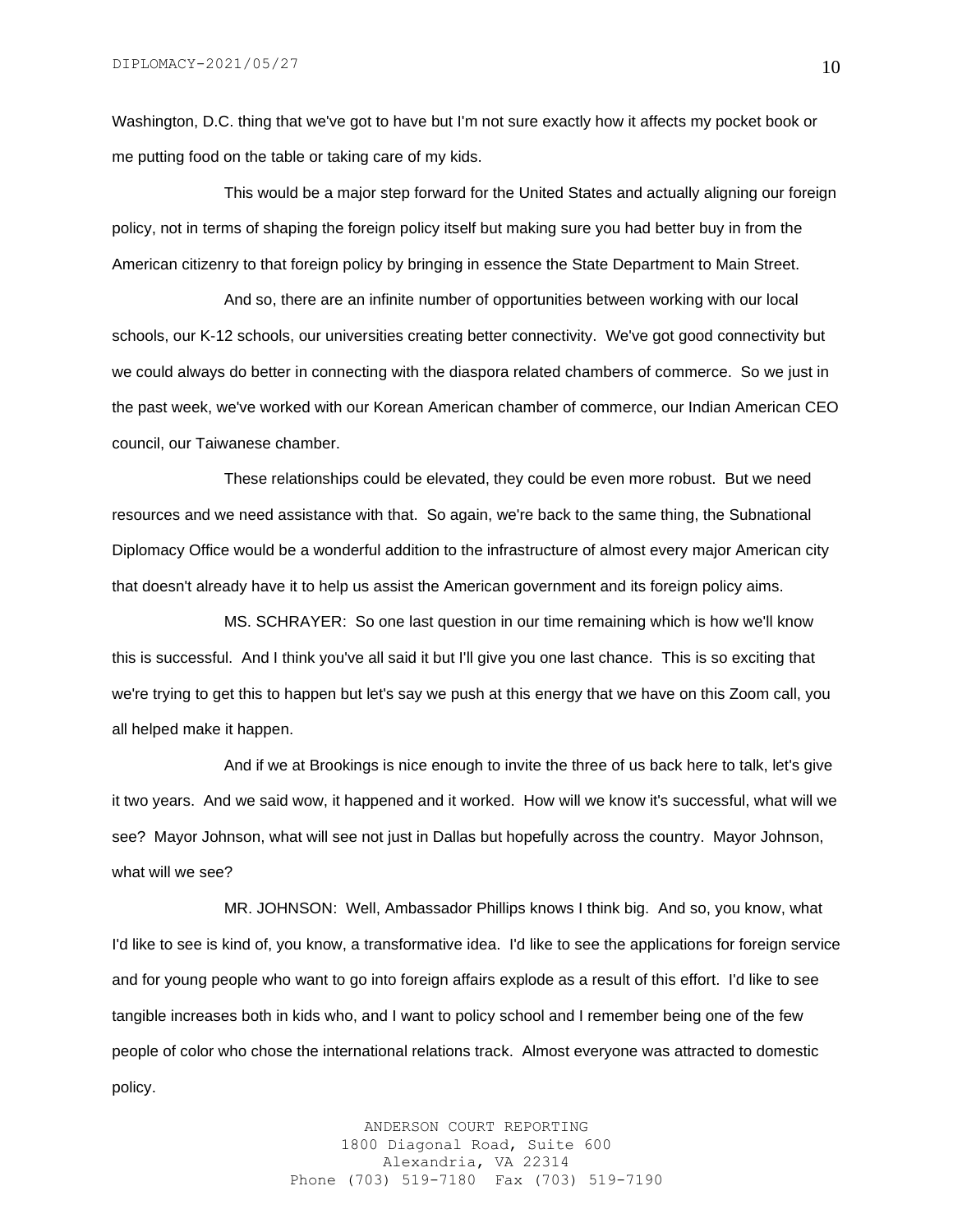Again, I think there is some perceptions about foreign service and about international relations that have a bit of an elite feel to it. But I would think we have been successful if we start getting more applications from kids from the southern part of Dallas or from southside Chicago. Or from, you know, rural parts of our country who foreign policy and foreign service never crossed their mind.

For them to have access to a diplomat, someone to come speak to a town hall at their high school and say, you know what, you could have a job where your job is to travel the world and meet different people, speak different languages and advance the interest of the country that you love. I think kids would go, that's a job and people get paid to do that? I'd love to do that and that's what could happen if we could implement something like the subnational diplomacy office.

MS. SCHRAYER: Here, here. Ambassador Phillips, what's it going to look like two years from now?

MS. PHILLIPS: I agree with that. I also think that there will be increased trade between countries and cities. You know, I know where I was posted in France, all the cities have enormous resources in the trade area and they are constantly thinking about that. So I think that will be another measure is how we brought in new partnerships. And I think also we will see an increase in local support for foreign policy.

 And I think that's going to be really having that dialogue at the kitchen table where all Americans have an opportunity to feel a little bit closer to what we're doing with our neighbors around the world. I think it promotes understanding, it promotes success for our country especially and for others as well. And I think it will be really a great addition to states. And it's very exciting and I applaud you and Brookings for putting this on today and letting us have a chance to make our case for get those offices open in the big cities. Let's get going, that's what I say.

MS. SCHRAYER: Well, I know I'm really excited to come back and visit Dallas even more now more than ever. And certainly in two years, we're going to meet with all those young wanna-be foreign service students, young people, and watch all the trade happening in Dallas and around the world. So thank you, thank you, what a fantastic conversation. Thank you for joining us and Tony, back to you.

MR. PIPA: Thanks very much. Thanks Liz, thank you Mayor Johnson, thank you Ambassador Phillips. That was really inspiring and I loved the vision of Mayor Johnson talking about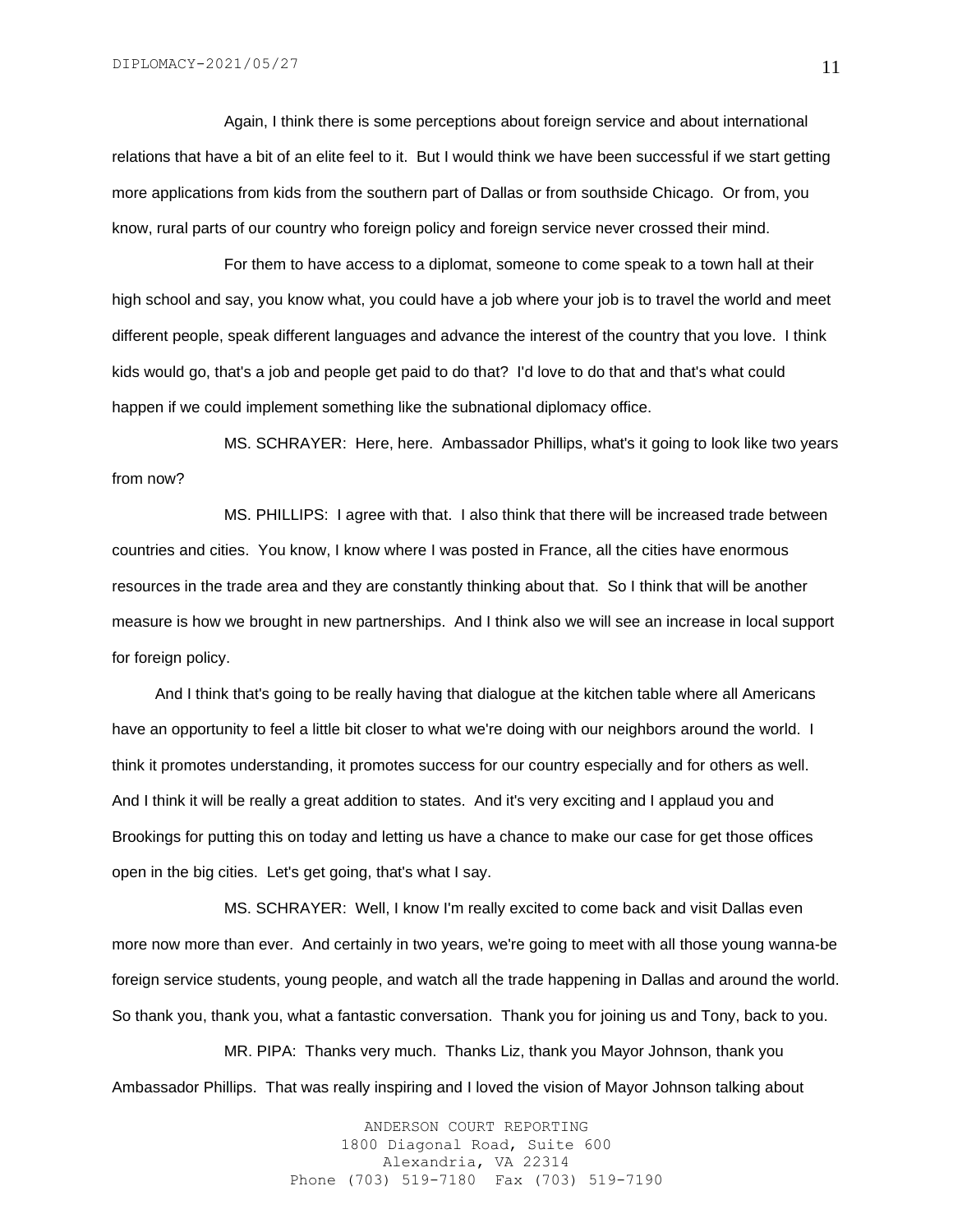what it could feel like to have just that array of kids and people really interested in becoming diplomats and representing the interests of the U.S. And how it can make really foreign policy real at the local level.

So it's been really instructive to hear how Dallas approached its global engagement, the benefits it sees from local leadership and also the bipartisan nature of this proposal and how it sort of really cuts across political lines.

So we're going to turn now to get the diplomatic and national security perspective. And for this discussion, I'm honored and privileged to have three people who are very familiar and very experienced in conducting U.S. foreign policy. Ambassador Tom Shannon who is currently the senior international policy advisor at Arnold & Porter. After more than three decades of diplomatic and government service where among other things, he served as ambassador to Brazil and most recently served as under secretary of state for political affairs in Washington. So thanks very much for being with us today, Tom.

MR. SHANNON: Thank you.

MR. PIPA: Ambassador Nina Hachigian who is the first person ever to hold the position of deputy mayor of international affairs in the city of Los Angeles and also served at the State Department. She was the U.S. ambassador to the Association of Southeast Asian Nations or better known as ASEAN. Thanks for being with us today, Nina.

And Heather Hurlburt who is the director of the New Models of Policy Change at New America's Political Reform program. Previously ran the national security network and she's also helped senior positions both in the White House and at the State Department. So as you can hear just from that brief introduction, they have a lot of familiarity with how the U.S. conducts foreign policy and you can find their full bios through the event page.

 And so what we really want to explore and investigate now is we heard a lot of the benefits from the local perspective from Mayor Johnson and Ambassador Phillips. But let's think about what the value proposition is potentially for the State Department and for U.S. foreign policy at large.

 So Ambassador Shannon, let me start with you. So during your time at the State Department and especially during your tenure as ambassador to Brazil, what was your experience engaging with cities and states? And how would you see that connecting back to the conduct of what you were doing on the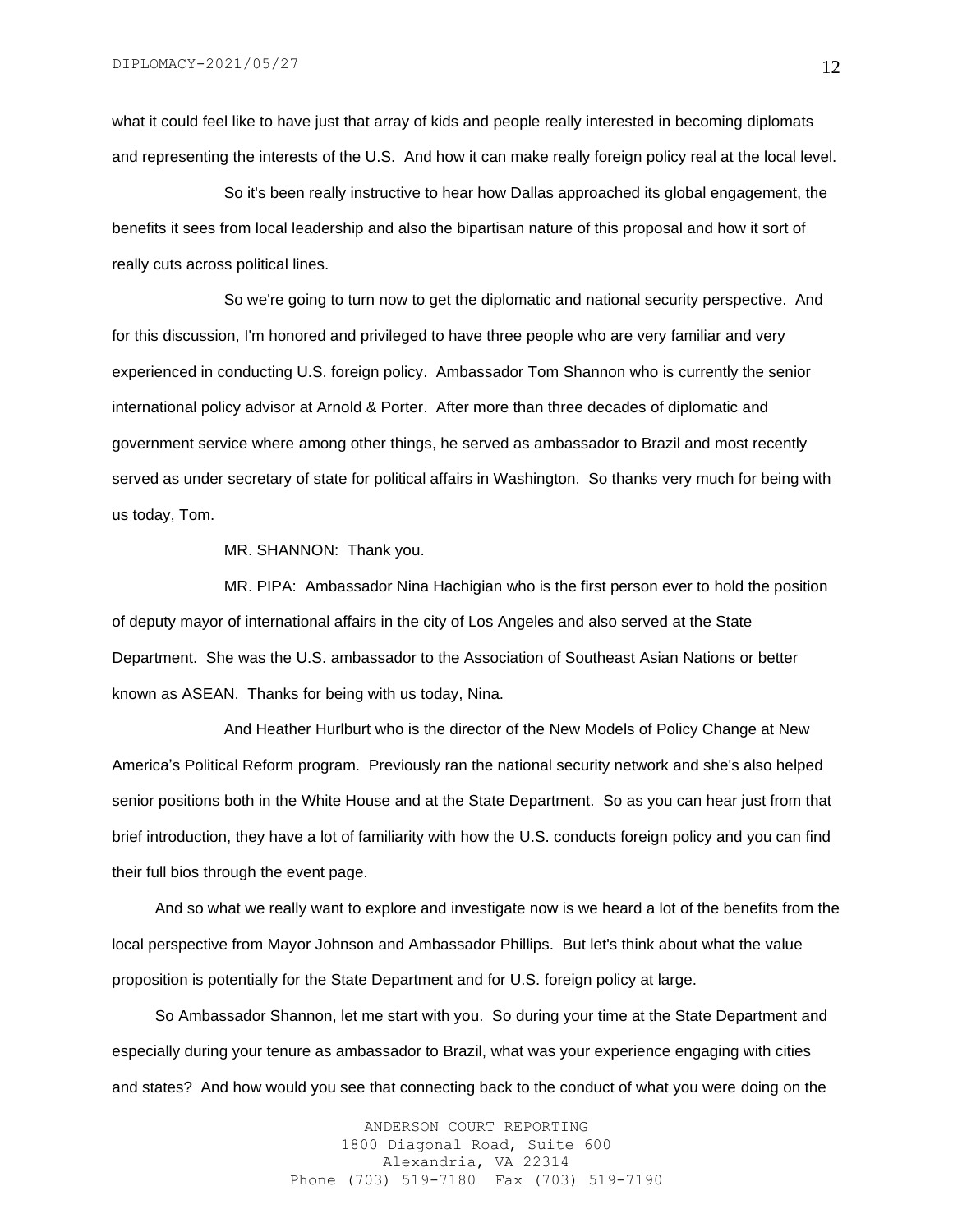ground and also through political affairs at the State Department?

MR. SHANNON: Well, thank you very much, Tony, it's a real pleasure to be here and what a fantastic panel and the previous discussion I think went a long way to describing how important this idea of subnational diplomacy is. When I served in Brazil during the Obama administration, the United States and Brazil negotiated a subnational agreement that permitted the Foreign Ministry of Brazil and U.S. State Department to facilitate contacts between municipalities and states and it was a huge plus for both sides.

 This was in the run up to the World Cup and the run up to the Olympics and Brazil was looking for experiences that had both municipal and the state level on how to organize these large international events. But especially how to take advantage of the commercial development that happens in these events and how we ensure that that commercial development is diversified. In minority owned businesses and women owned businesses could be important players in these larger global events.

And from the experience of Los Angeles, from the experience of Atlanta and Fulton County and other municipalities, we were able to bring people into Brazil who had that keen experience. And it opened for the embassy and for the U.S. government, a whole new level of engagement with a whole new level of political leadership all of which was ambitious and all of which was determined to move beyond whatever they were at that moment. Whether it was as a mayor or as a governor. In other words, people with presidential ambitions and large legislative ambitions.

So in short, it expanded dramatically who we could reach out to and engage with. It expanded the level of popular understanding of what the U.S. government could help provide a country as it faced these kinds of events. But also, it gave us access to a whole new realm of political leadership what was very helpful.

MR. PIPA: So I think that's interesting, that idea of like access to a whole new realm of political leadership. I think it's important for us to also be aware and remember that in many countries, even in this country, you know, people begin their political career sometimes at the local level but that continues to grow throughout their time. And they might be on the national stage either in parliament or in the executive branch as well of their particular countries.

Nina, so let me turn to you. And, in fact, Los Angeles as Tom just mentioned, you know,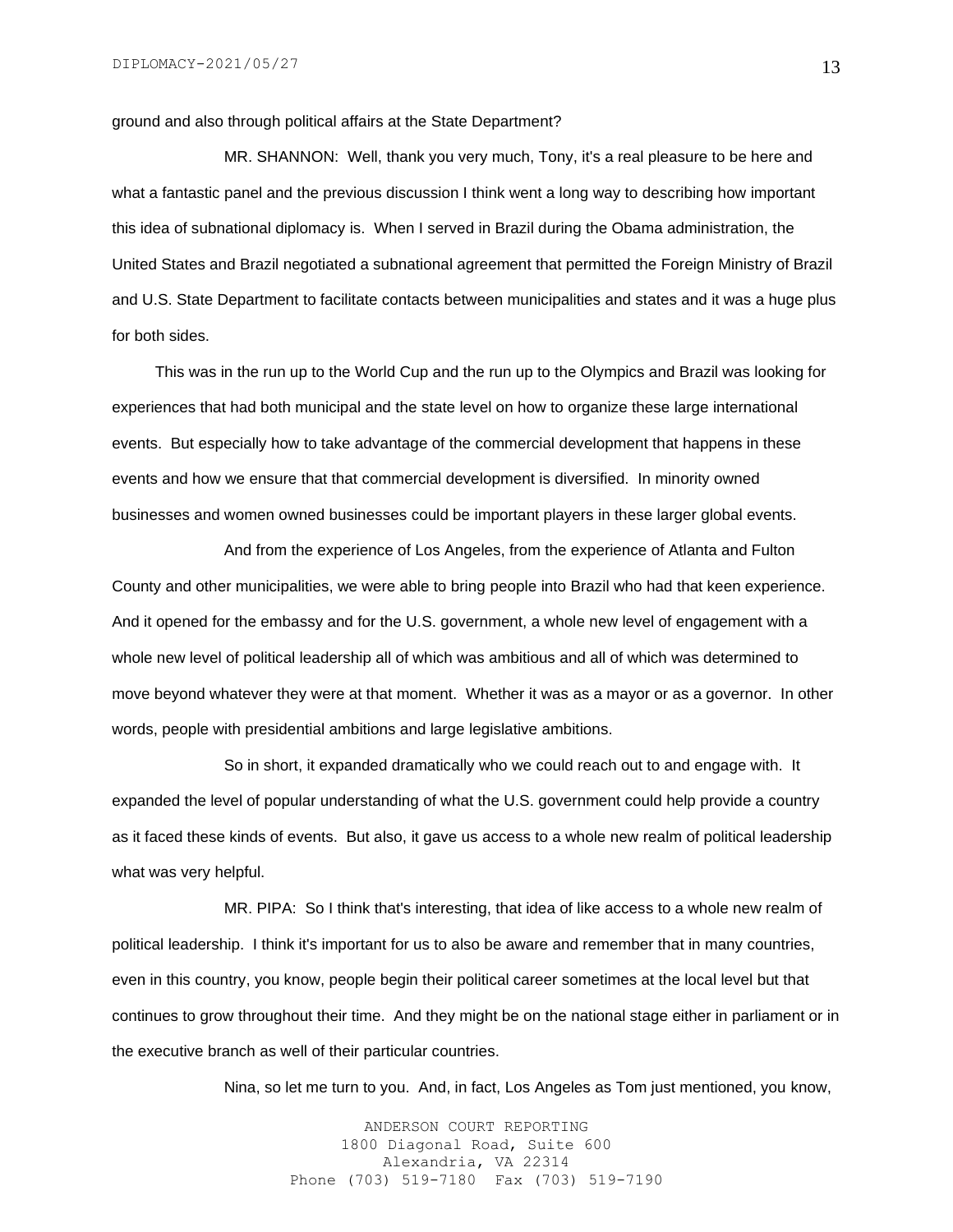you have both experience with the Olympics and are also looking forward to hosting your own Olympics. And one of the things he was talking about was how that connection between cities was really helpful in Brazil.

You were ambassador to ASEAN and now you're the only deputy mayor for international affairs in a U.S. city. So describe a bit of that shift for us and give us a taste of what are the diplomatic relations that you're now pursuing at the city level. And from your perspective, how that is similar or different and how could a more formal relationship with the State Department sort of help what you're doing at the local level?

MS. HACHIGIAN: Thanks, Tony and thanks to Brookings for leading the charge in this field and I'm really honored to be with these great panelists. I think what's most new for me and different is just the life of a city and seeing how my incredibly talented colleagues tackle such intense life and death issues every day.

You know, I realize like cities, we just have to deal with whatever manifests on our streets and no matter, you know, no matter what. If there's any emergency or problem within our geographic bounds, you know, we have to react. And I think that is a little bit different from the life of an average diplomat although of course there are some exceptions.

But in my roll, there's a lot of day to day work with similar kinds of people as I dealt with out in Jakarta at ASEAN. Just a couple of examples from the last, you know, week or so. Like the Danish government wants to discuss water collaboration. A Vietnamese mobility company wants to open its headquarters in LA. We had a meeting with the secretary general of the U.N. and a bunch of global cities to discuss climate change.

There's a, you know, Myanmar diplomat who worked at the consulate here in L.A. and she lost her job because came out against the Junta and now she has no passport and no work. So just discussing with her, you know, what comes next and the temporary protected status that she might get.

We had like American AAPI heritage month and we had cleanups which we pulled the consulate core into and a Filipino town, Thai town, Korea town, Tokyo et cetera. But some of our bigger initiatives are to send community college students on their first trips overseas. For many of them, it's their first time on an airplane. That obviously ended with COVID but we instead did a big series of career,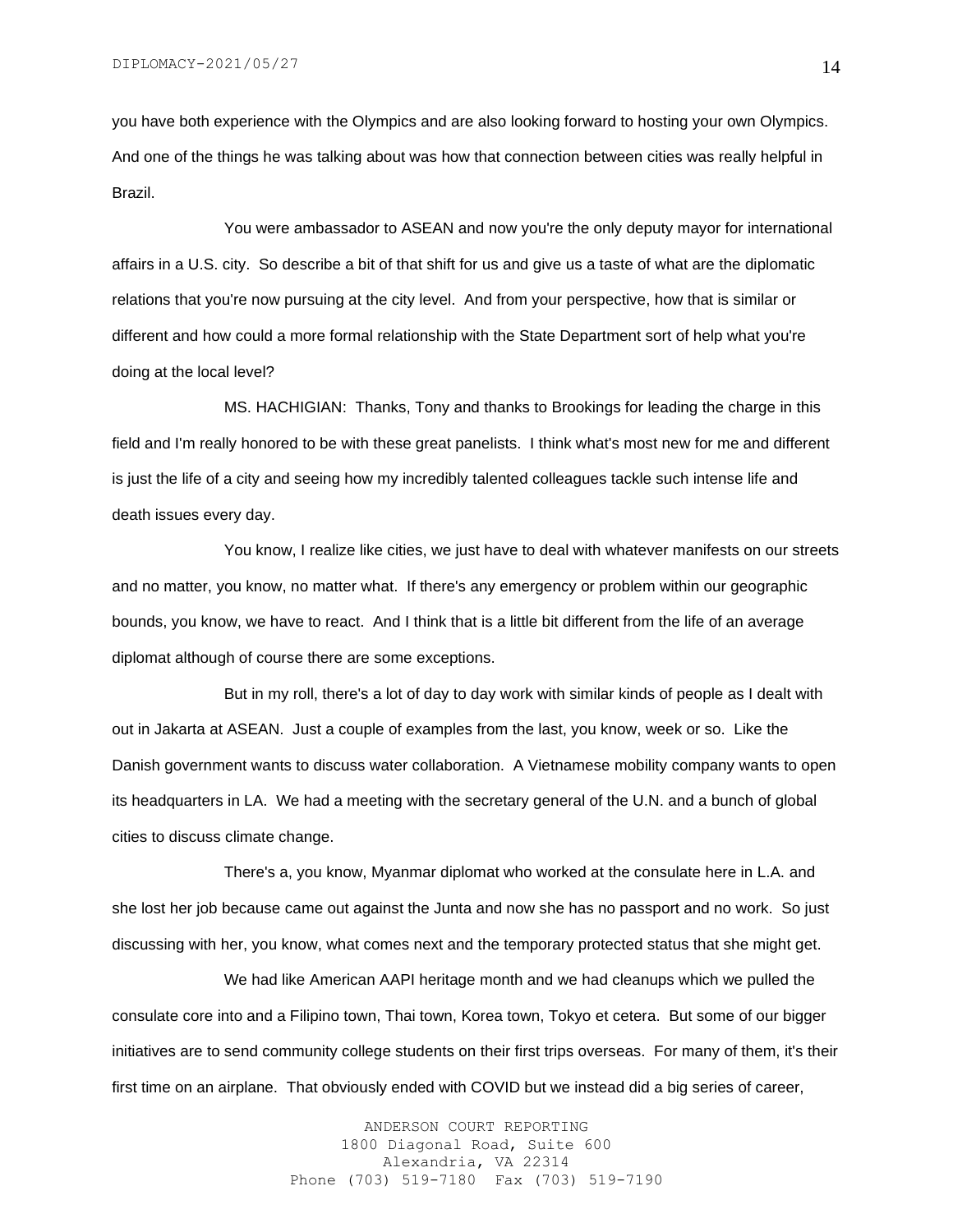international career options for all the Black and Brown students among all the colleges in LA.

We started a gender equity network with London and Tokyo and Mexico City and Freetown because it turns out that cities have a lot of power over lots of women, something I hadn't really thought about before. But we're sharing lessons about that. And then we're working a lot on like the legacy of equity that should come after the 2028 Olympics in Los Angeles, Olympics and para Olympics.

And then we've had a lot of connectivity on recognizing the Armenian genocide. We have a large Armenian diaspora. A lot of diasporas in general but a very big Armenian diaspora here.

In terms of a more formal structure, I think just, you know, having there be a point of entry for cities would be great. You know, I'm lucky to have some friends that I can call but that's unusual. So, you know, when a delegation wants to come visit, you know, what should I be thinking about, should I be worried about. And, you know, we could really use FSOs, Foreign Service Officers, you know, to give us that experience.

And I would say, you know, in terms of just in general, you know, mayors aren't yet thought of as national security actors although I think there should be in the experience of COVID and climate make me think that. But I think mayors tend to be, unlike Mayor Johnson is the exception to the rule, and they are concerned that their citizens won't think that they're doing what they should be doing, fixing the potholes et cetera, if they are devoting their time to foreign policy.

And I think that needs to change because the fact is, you know, we're doing it anyway and the question is whether we're, you know, doing it to the maximum benefit of the city or not. But having FSOs detailed would really help the capacity of cities to do better of what many of them are already doing.

MR. PIPA: That's really helpful. And it's interesting to hear you also describe it was interesting to hear Ambassador Shannon talk about the connections between those cities and the lead up as a way to think about sort of more business, the different gender or communities of color.

 And you just talked about a gender equity network that you've actually launched with other cities and sort of this global cooperation of cities and states is something that seems to happen, is happening more and more and increasingly on issues that are just really important to us here at home. But which are also taking on sort of this global prominence. And I would hope that an office like this could leverage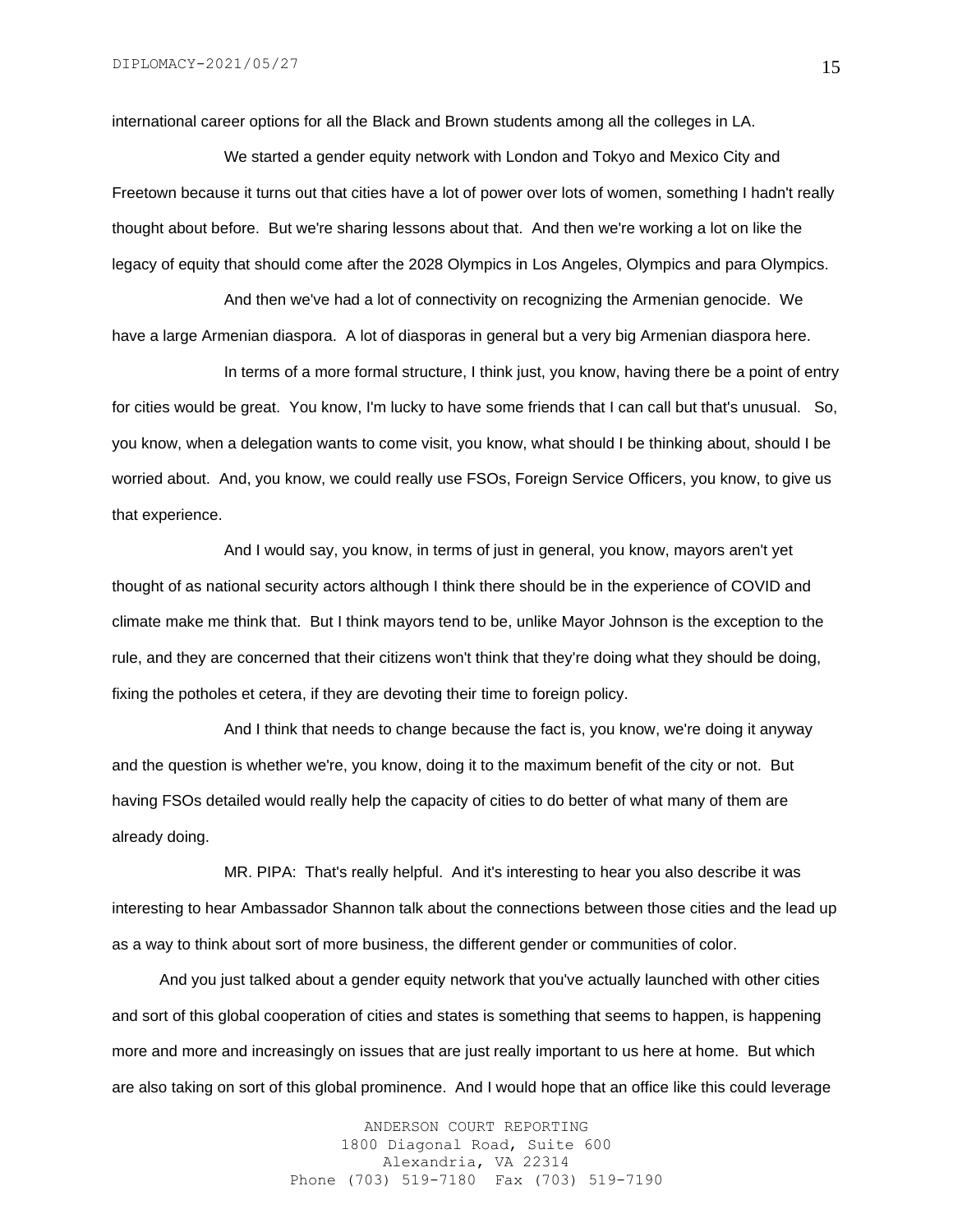some of that activity as well. Leverage those relationships that you're building abroad.

And so Heather, let me turn to you because you're actually, you know, you have a lot of experience working on national security issues and your current focus is even just on how, you know, what the future of international affairs looks like. And how it intersects with domestic political and even the kind of the polarization that we're experiencing domestically.

So to Nina's point, so what are some of the challenging global issues where a closer relationship between local governments and the State Department would be beneficial and why is that? How do you think we should be leveraging all of this?

MS. HURLBURT: Thanks Tony and thank you so much for having me to join this terrific group. And indeed, I want to pick up right where Nina left off. Because so much of the time when we talk about subnational diplomacy, we're maybe thinking primarily about the economic component and then maybe we're thinking about a cultural component or in recent years, of course, climate change.

But in fact there's really interesting intracity cooperation happening on, you know, what we would consider hard security issues or security issues broadly defined the way the mayor talked about them in that what the people of the city expect their mayors to be doing for them. So that you have now intracity networks founded that are looking at terrorism, that are looking at extremism, that are looking to the points that were made.

 You know, not just at climate in the kind of international negotiations way but to the very pragmatic as Houston and Dallas and L.A. know only too well. How do you deal with drought and fire and flood and all of these consequences that both relate back to kind of high international politics but are also security in the most basic sense for our citizens.

And also, frankly, help us get over the problem that the Mayor referred to that we also hear frequently from Americans. I think of something that the newly or just about to be confirmed, Under Secretary of State for Arm Control, Bonnie Jenkins, talks about talking to a diverse audience about national security and have people in the audience say national security is something for white people.

And we can't sustain a security strategy and any kind of national sense of coherence as long as that's the feeling. So what's interesting is that you see mayors in the U.S. and around the world building these networks, as I said, on a very gritty and difficult security issues.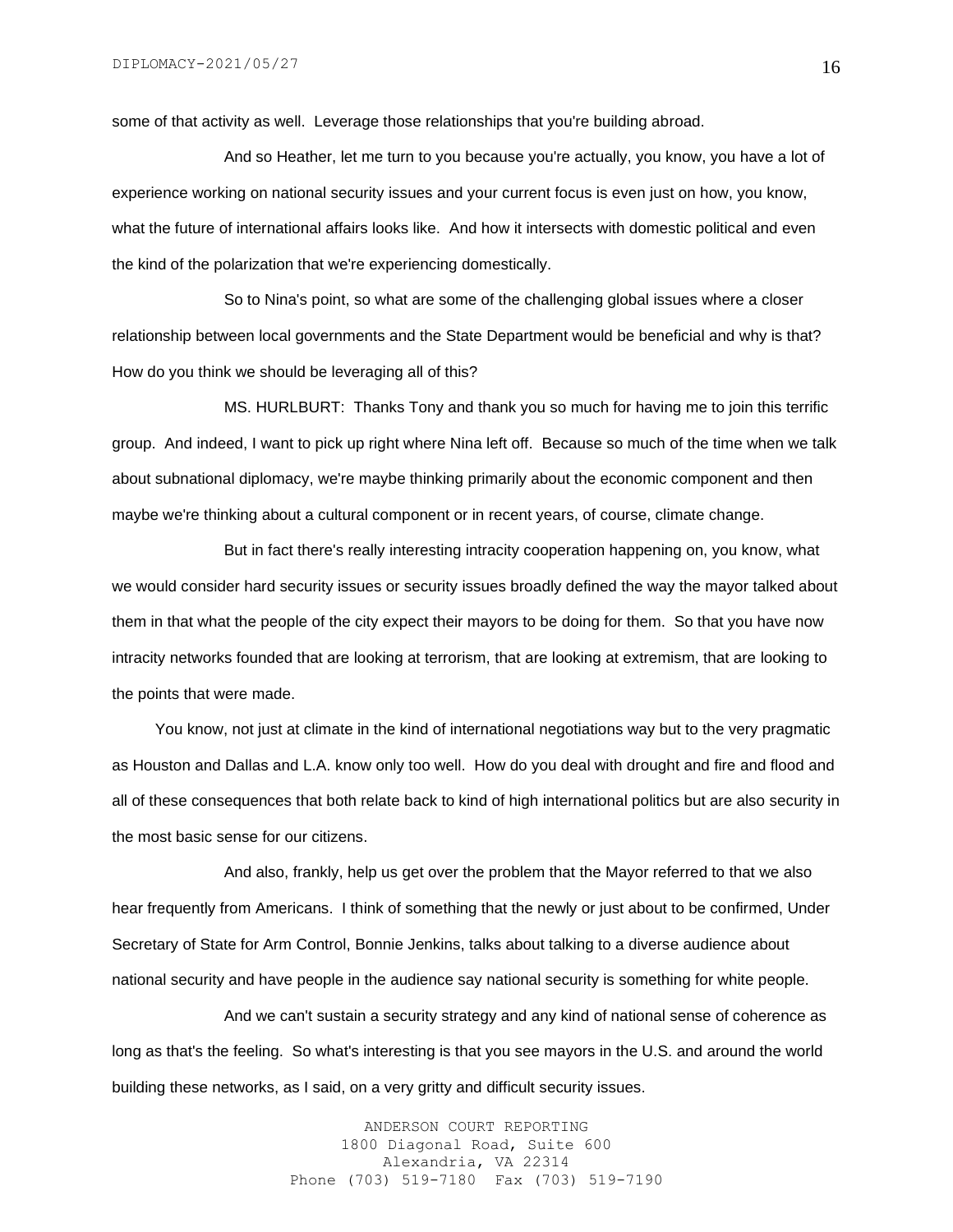The other thing that's really interesting that I think poses both a challenge and opportunity to the subnational diplomacy project is that these efforts aren't at all divorced from national level foreign policy thinking. So, for example, the strong cities network which was focused to work on counterterrorism and counter and violent extremism is also sponsored by the State Department. The same State Department that we are trying to lobby to work with cities in the more structured way that we're talking about.

There's another network called Peace in Our Cities that looks at urban violence more broadly defined that is sponsored by the UK. You have many, as was noted earlier, European governments and the Nordics in particular looking really intensely at city based cooperation on safety and security issues. And the UN and efforts around the sustainable development goals, you know, there was an interesting convening recently around women mayor's role in security which kind of neatly, I think, Nina, intersects with all the interests that have mentioned by everyone on the panel.

So one of the challenges that I think we face is making sure that an office of subnational diplomacy breaks down silos rather than replicating the silos that we've all struggled. And I can only imagine Ambassador Shannon, what you had to go through to make the agreement you were talking about in Brazil happen.

So and this means, you know, if we're going to be effective breaking down silos, I think we need to acknowledge what that also means is that subnational diplomacy is not going to be easily controlled and it's not going to be kind of a pliant arm of the State Department. Cities are going to have minds of their own. Cities are also, of course, very important actors in American politics.

And I'll just maybe say as a final provocation, Tony, that it was touching on the previous panel to listen to the conversation about the bipartisan nature of this initiative. But in the highly polarized environment we're sitting in, city diplomacy is very likely to be more polarizing rather than depolarizing because American, large cities in particular, represent such a particular space in our badly fractured politics right now. So we are going to have to keep in mind how we deal with that.

MR. PIPA: So that's an interesting provocation and you just made two important points. One is that the goal of an office wouldn't necessarily be to control the international activities or policy of cities and states. And cities and states may also be more forward leading on particular issues or have a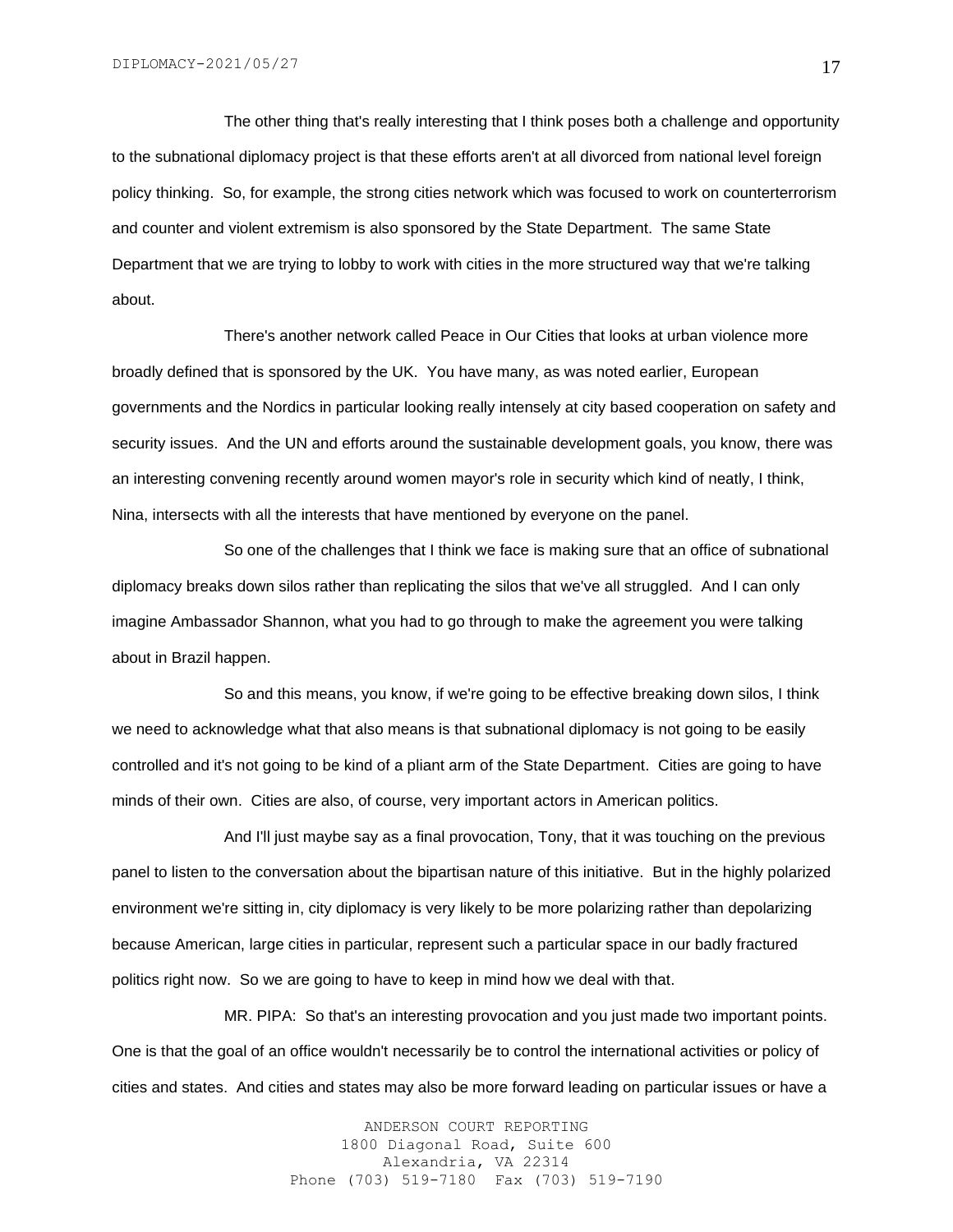particular mindset that's potentially, you know, in front of where the State Department might be.

I don't know, Nina, it would be interesting to get your perspective participating in the kind of cooperation that Heather just talked about actually. Just to get your perspective of what's your -- how does that line up with, you know, U.S. foreign policy? And I want to go to Ambassador Shannon because we even had a question from audience sort of around the Logan Act and the responsibility that the State Department and the mandate that the State Department has for setting U.S. foreign policy.

MS. HACHIGIAN: Well Heather is always provocative which is excellent. One of the many excellent things about her. And I think that she has a point. But if we're talking about how to further U.S. foreign policy, we can think about the last four years where our agenda was very different from what was happening in Washington. But we felt like we were actually kind of some of the only official messages back to our counterparts that we still really wanted international collaboration. And we really still believed in democracy and in an open press and all the you know, all the things that the headlines might suggest had disappeared from the United States for a time.

And so, we I felt were what was furthering, you know, bipartisan foreign policy, you know, since World War II at a time when, you know, our national government, you know, was sending different kinds of messages. So, for example, we set up a cooperation with the Mexican Foreign Ministry which was very interested in having conversations about our relationship at a time when it wasn't going well at the national level.

And for L.A., that's jobs, that's tourists, that's family members. I think it's really important to us. So I think at a local level, it is actually bipartisan because who doesn't want a job and who doesn't want to be able to see their family easily and who doesn't want to go to a, you know, a museum where there's some, you know, interesting free cultural event. Or go to a street fair where there's, you know, wonderful food from another country.

I mean I think or have a chance to travel when they've never had a chance to travel before. You know, at the very local level, it's just stuff people like. Or, you know, who doesn't want to have their streets paved differently because of something we learned from a different city that's doing, you know, has found a better way of paving streets that, you know, reflects the light or whatever. You know, there's a lot of just very practical stuff of just doing things that cities do better and we're learning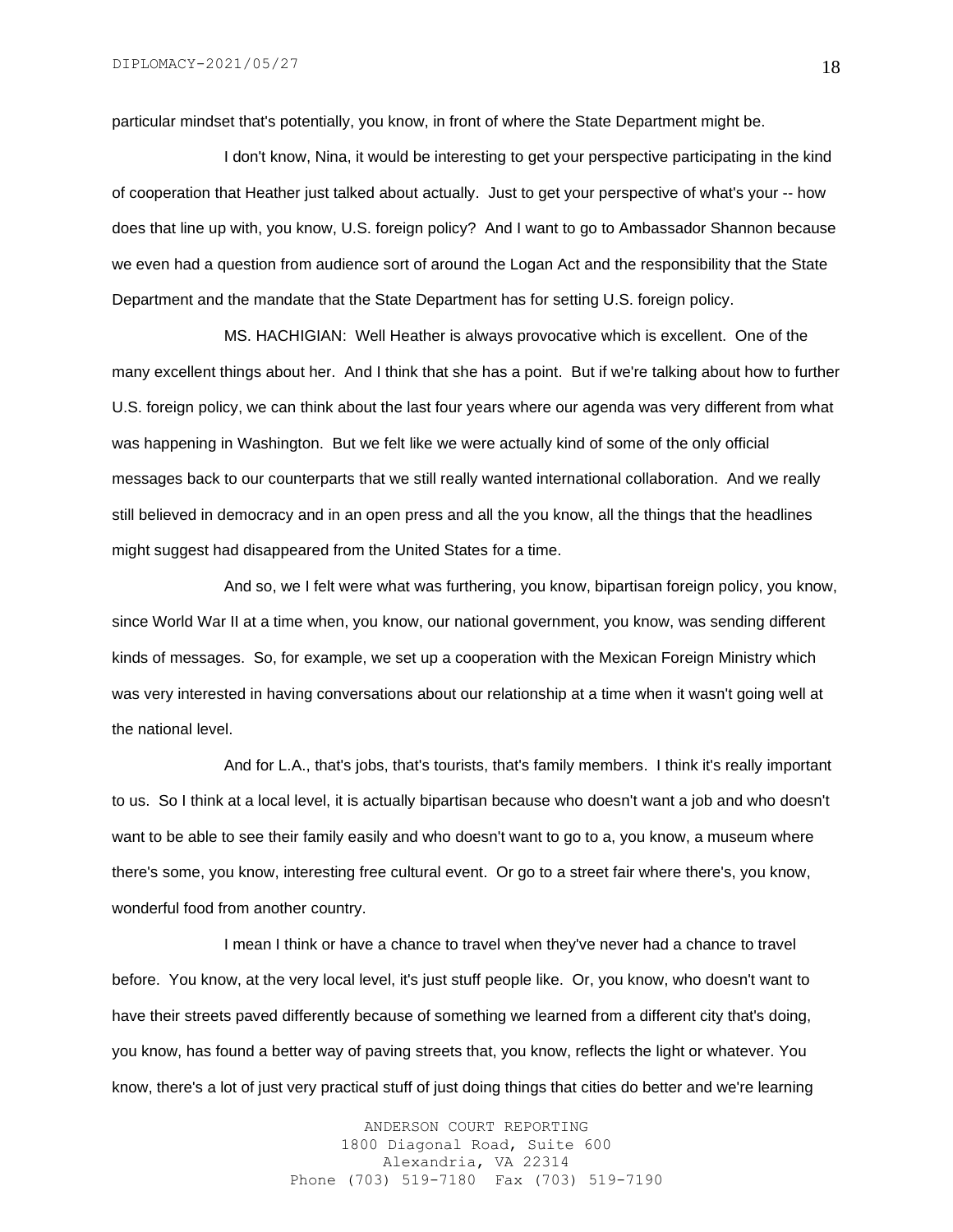how to do that from other countries and they're learning from us.

MR. PIPA: So I think that's a really key point. Because the international engagement that you have is all about bringing it back home to better serving your citizens and Mayor Johnson touched on that a bit as well. I mean, that's sort of the (inaudible) if you will of why to even do it in the first place. Learn how to do things in a better way, develop relationships that might be beneficial whether it be economically or culturally or otherwise.

But at the end of the day, you're going to be held at the standard of this makes things better in our city, this makes things better for the people who elected you and it's not necessarily you representing the United States as much as it is what do we need to do to be able to deliver services better to our constituents.

Ambassador Shannon, let me turn to you. Because the question has been raised, you know, we hear this often when we talk about this idea. Like how does an office like this, does it uncut the mandate in some way of the State Department to conduct U.S. foreign policy? How do we not run the risk of violating the Logan Act and what's the relationship just in terms of the positions vis a vie the national government and what that might be, what the State Department might be promoting globally around that. And what cities or states feel like is really beneficial for them as they undertake their international activities. How do we avoid pitfalls there? You're on mute, sorry.

MR. SHANNON: That's a good set of questions. But I don't think that subnational diplomacy either undercuts or lessens what the Department of State or the U.S. national government does. Quite the contrary. I think it actually enhances it and expands it in an important way.

And it's important to recognize it in the 21st century given the extraordinary changes that are taking place in the world and especially the connectivity that's being driven by technology. The reality is that increasingly the direction and the tone of relationships between governments is being set not by the governments themselves but by societies and by peoples and how they relate to each other.

And this relationship is taking place independent of what national governments are doing. And so, in many ways, by giving it a bit more structure and by giving in the case of the United States the federal government and the Department of State, some degree of insight and participation in it, it actually expands the field of vision of the federal government and the field of vision of the Department of State.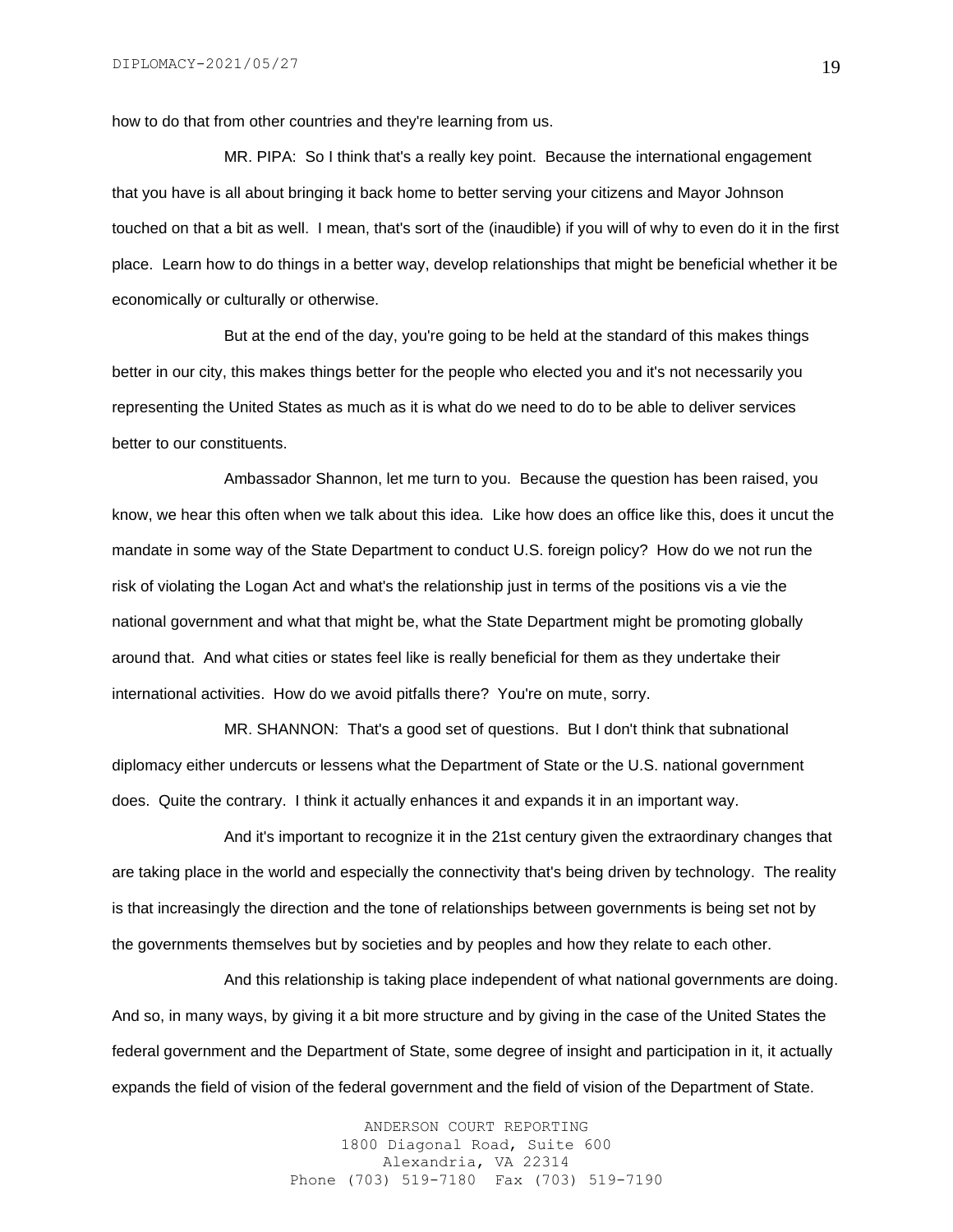And it allows it to understand and recognize just the depth and the profundity of the relationships that are taking place around the world.

I mean the nation state remains the fundamental building block of the international order. And the Westphalia system that reflects that is still dominant. But in many ways, we're returning also to what I would call Athenian diplomacy, kind of city state diplomacy. Which you're going to have several layers of engagement and it's important to recognize this and to try to take advantage of it.

And at the end of the day, Los Angeles is not going to negotiate an arms control agreement with the Russians. And Dallas is not going to negotiate a free trade agreement with China. That's just not going to happen so I don't think we have to worry about the Logan Act.

But the idea that we're going to use this engagement, first of all to present the United States as an open country, one that's prepared to engage on issues that are immediately important for people. Because as Nina noted, this is all about things that are an impact on peoples' lives on a daily basis and are hugely important. And turning foreign policy into something that's immediate and not somehow distance and foreboding is important. And I think it opens up a whole new way for people to understand the world.

But also in some ways, it also acts as a buffer as the United States in a world defined by great power competition and where there's going to be a lot of sharp edges. If you can build linkages between cities, for instance or states that are all dealing with similar problems, I mean there's a lot of similarity between what L.A. is facing and what Shanghai is facing. Between what Dallas is facing and what Lagos is facing.

And the extent to which you build relationships and build some degree of cooperation and collaboration around these issues, it actually helps national governments address larger issues with, you know, these competing powers.

MR. PIPA: So let me just stay with you for a second and I want to pick up on that theme you just talked about sort of around great power competition as we move. But let me actually go back to the thing you said that the very beginning around the tone being set by all of society. And the opportunity, from my perspective, that's a real opportunity also for say a young or mid-career foreign service officer to sort of feel that and experience that on the ground.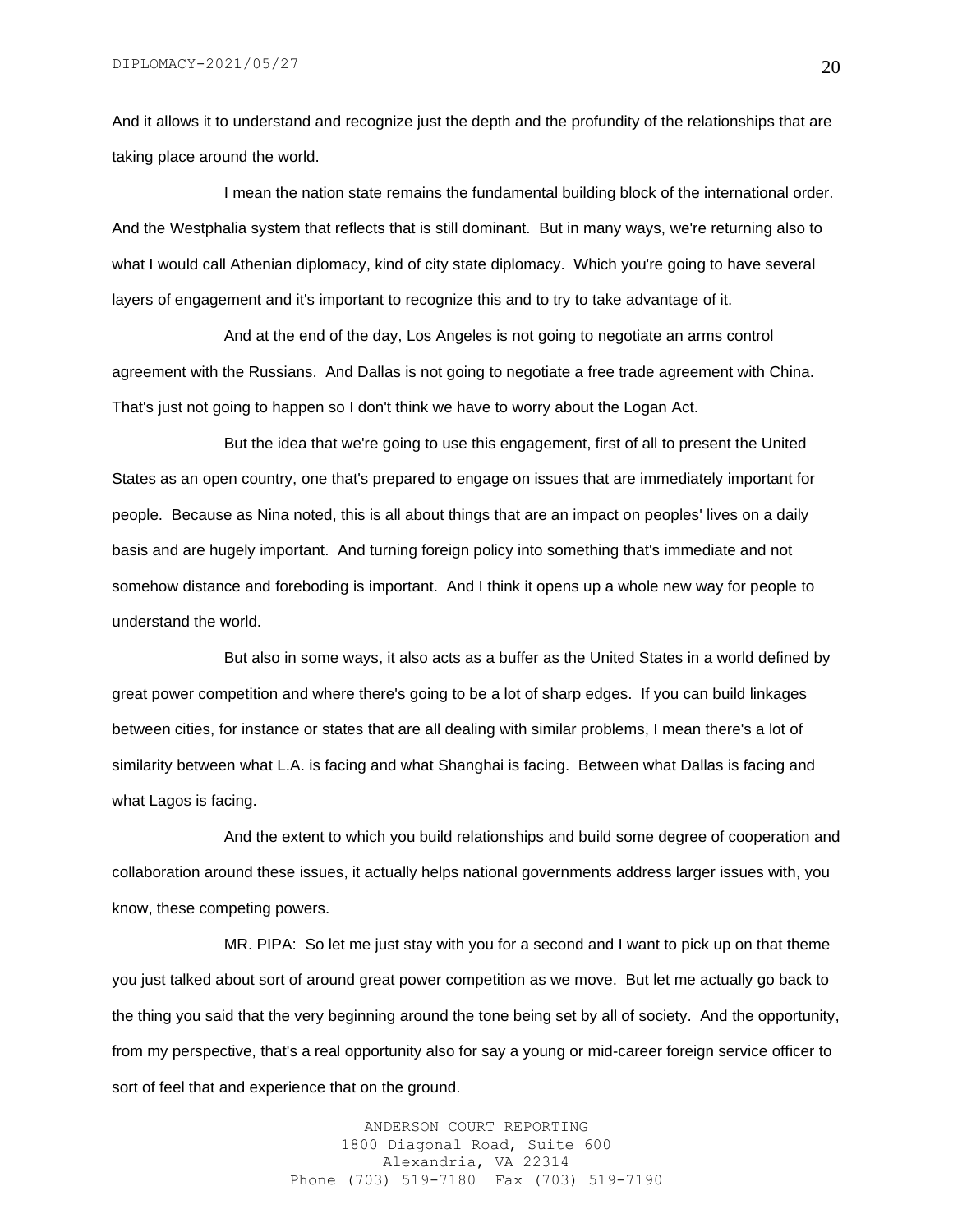And for that to be part of how they're thinking about what they're going to do on behalf of the United States as they move and go to postings internationally throughout their career. I would love to hear your perspective, you know, as someone very familiar obviously with the diplomatic core and how people move through that at the State Department. It would be great to hear your perspective on the opportunity that presents but also how to make that, how to provide incentives for that to be something that is attractive to foreign services officers or something that they might see some value in.

MR. SHANNON: Well first of all, the Department has recognized for some time that detailing people outside of the State Department either to the U.S. Congress or to other agencies of the federal government or to the private sector is a useful way of expanding people's horizons and educating them about a larger world. And we have done this with some cities but having a more structured program and putting foreign service officers into that kind of environment I think number one would be very attractive to the officers themselves because it helps reconnect them to the country that they're representing when they go abroad.

Because typically, we bounce back and forth between Washington and whatever country we're serving in. So suddenly to find ourselves in Kansas City or Milwaukee or Seattle or Phoenix would be a wonderful thing. Because it would help us reconnect and understand our own country which is important at the end of the day.

And the system itself, you know, as officers begin to participate in this, the system itself will adapt and begin to value it and understand it. And so, I really think in many ways, it's up to the Department and the officers just to say this is something we're going to do and then we'll fix the internal dynamics. There are promotion incentives later as we build this out. But I think the importance of this is self-evident so that wouldn't worry me too much.

MR. PIPA: Okay that's interesting. Well Heather, let me go back to what the Ambassador had started to talk about just with particular kinds of sensitivities and countries and sort of the era that we're in and thinking about countries like China and Russia. What are the potential benefits and even potential pitfalls vis a vie those kinds of relationships that a subnational office might be helpful to cities and states but also that cities and states should be sensitive as they are engaging globally as well.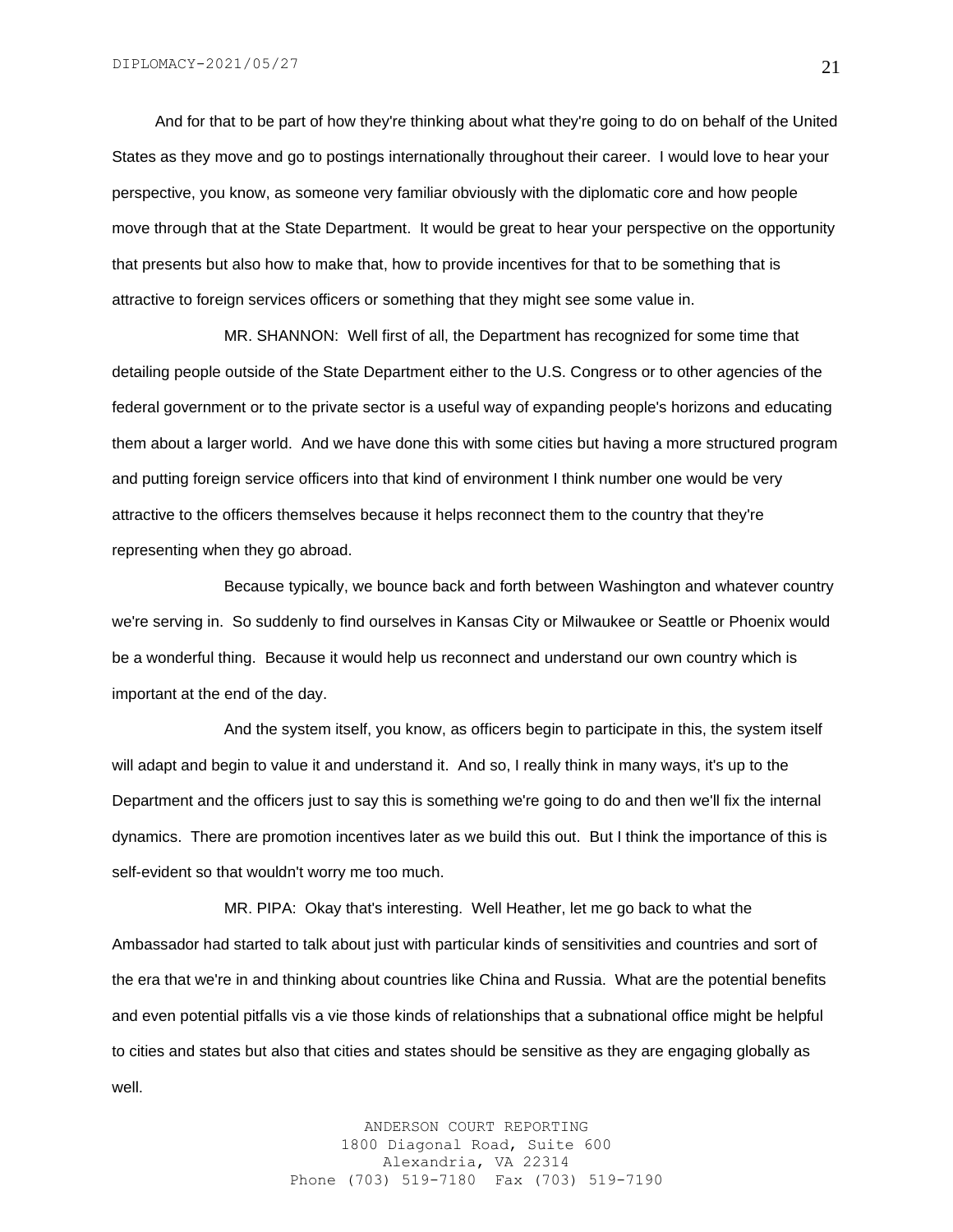MS. HURLBURT: Let me start answering that by actually picking up on the last thing that Ambassador Shannon said. That, you know, I think it's going to be worth thinking about making sure this goes both ways and how can we bring city government employees into the State Department. Which is going to be educational going both directions is also potentially you could image it over time opening up another stream of mid-career recruitment at state. Although I shouldn't say, "Oh hi city government," because what we really want to do is steal all your best people and bring them to Washington. I shouldn't say the quiet part out loud.

But, you know, that has, I think that has several purposes. It adds to, you know, for all the places where people don't have the opportunity to work for Nina, it adds to the desirability of, you know, why should I work on international affairs as opposed to something that's going to more immediately further my career.

And for all the folks, for all the FSOs that we can't convince to go take a tour in Houston or Dallas or Denver, it then gives them, a creates some mutual exposure. So I just would encourage that we add that two-way street to our thinking.

This is going, I mean, as Nina can tell you, this is hugely fraught and challenging. Because on the one hand, I mean, American cities have long histories of really positive relationships with cities in countries where the national governments had more fraught relationships going back even to the late Soviet and immediate post-Soviet period and obviously very extensively with China.

But this is going to be difficult and it's going to be difficult in part because both sides at the national level are going to be tempted to weaponize these relationships. And it's also going to be challenging because on the one hand, American foreign policy has for better and worse been democratized over the last 40, 50 years. And every organized interest group in American life has as much right as every other organized interest group to try to work it.

And for every example that produces some really positive outcomes like the ones that Nina mentioned about L.A. and that were mentioned about Houston and Dallas in the previous panel, there's also going to be negative ones where, you know, you're trying to get the city council to pass a resolution on something that's happening somewhere.

And that frankly, by the way, is where I think you're going to have the bigger problem with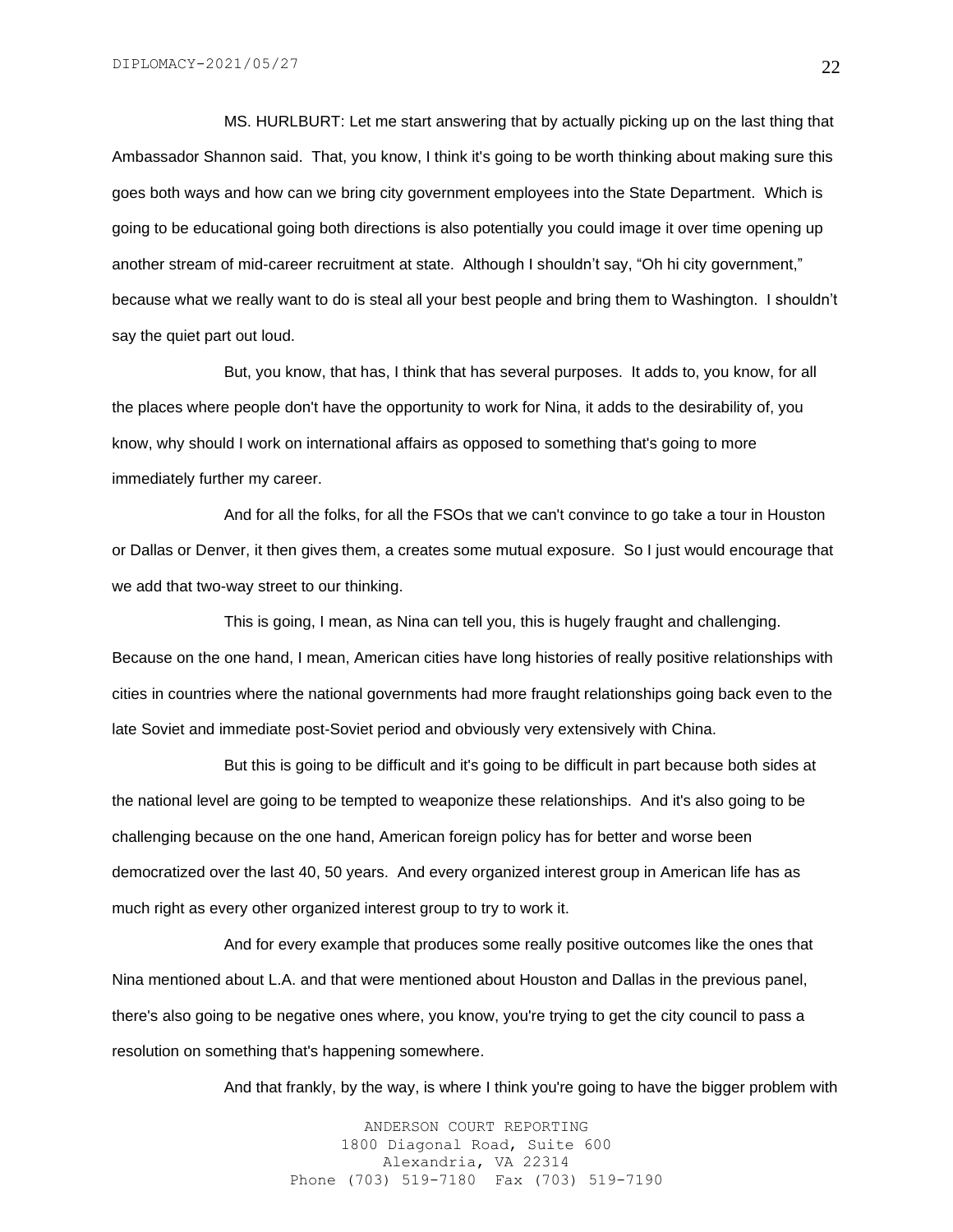the Logan Act. You know, not so much, I mean no, no one is going to try to write their own treaties but people are going to try to implement sanctions of various kind, boycotts of various kinds.

And that's going to happen whether there's a subnational diplomacy office or not. So I come back actually to a point that Ambassador Shannon made which is that, you know, we are living in a polarized, democratized and energized era where everybody in American life is going to try to control that national message that we're sending as Ambassador Shannon very right said.

And if we tell ourselves that we can get control of that out of Washington, out of Foggy Bottom, we're going to fail, we're going to fail badly and we're going to risk driving the State Department into irrelevance. But instead, if we think that we can have a better understanding, better visibility and also frankly prepare ourselves. You know, imagine you're a mayor and you've got some powerful local interest group that wants to do a boycott of something.

 Right now, you get a call from, you know, say Ambassador Shannon in his old job and you're like who are you and I don't care, you have no relevance to me here. Whereas if we have ongoing relationships and ability to say look, this is going to matter to you in this way, then frankly main state is going to have a better chance at turning off things that are deeply problematic at a national level.

MR. PIPA: So Ambassador Hachigian, can you just expand about this a little bit from your own perspective at the local level. Because you're actually having these kinds of interactions as well. But what I hear Heather saying is, you know, some of this is going to happen whether there's an office or not, right. Like they are going to be views that local leaders have and they may even use their jurisdictional authority to try to do somethings.

 So what I hear, one of the benefits is that just even this open channel of communication and having relationships that you can depend upon could be really useful. What else would go into this? How would we make sure this is as constructive as possible?

MS. HACHIGIAN: Yeah, just to pick up on a couple points that Heather and Tom made. I love Athenian, I love that reference to Athenian democracy. I'm going to take that. And let's talk about China and Russia. It was actually someone in our State Department who actually asked us, you know, a couple years ago maybe to do a smart city cooperation with Russia. And I just said no, we're just not going to do that.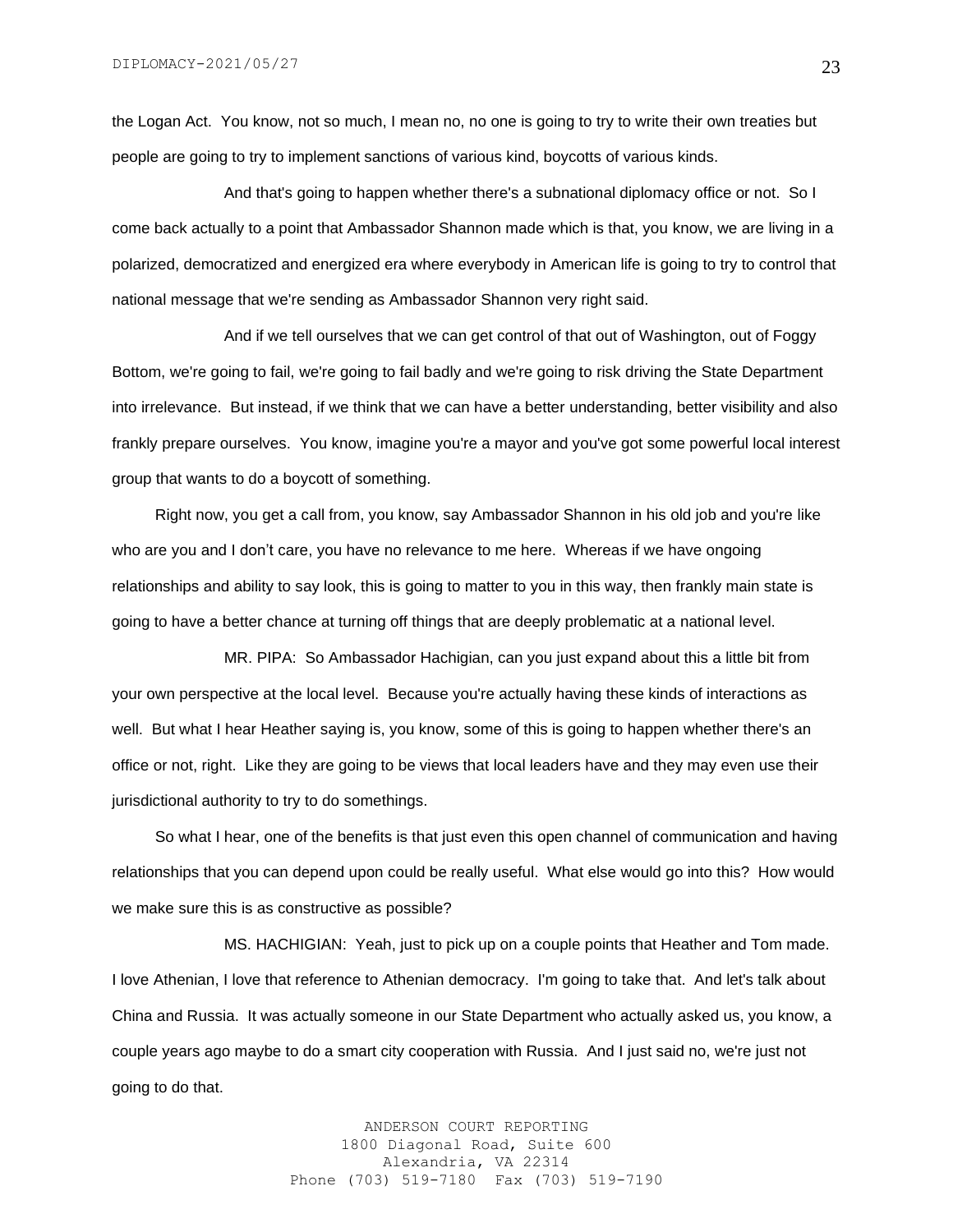But I do think and let's go to China. You know, on the one hand you have the FBI signaling very loudly that China is interested at influence at the local level and they shut down that Houston consulate a couple years ago. And on the other hand, yesterday on a call with Secretary Kerry, Governor Newsome, Governor Brown, Mayor Garcetti and their counterparts in China, we were talking about how do we clean up our ports and can Shanghai and L.A. have a cooperation over reducing emissions at ports.

So everyone wants their emissions reduced at their ports. That's just something very practical that we can cooperate on. Shanghai is the biggest port in the world. Like that just helps everybody and it's pretty apolitical. And so there's that kind of cooperation that we can do. While at the same time, and, you know, everything having to do with China is always complex. At the same time, you know, making sure that we're not leaning into relationships that would ultimately not be helpful for the U.S. national interest.

But, you know, even for seasoned China hands, this is complicated. So, you know, we need, cities need and states need to be able to call somebody at the State Department to say okay, is this on the kosher end of what we should be doing or not or should we really just say no.

So I think and the other thing I wanted to say actually is that our counterparts around the world are doing this to a much larger degree than we're doing it. Cities in Asia, cities in Europe, cities in Latin America, cities in Africa have big staffs and they're out there, you know, as often funded by their national governments hosting conferences, you know, getting the word out about what they're doing in their cities. And we're just really playing catch up.

So it's another way for the U.S. as Tom was saying to present itself as a useful and, you know, beneficent actor in the world. And I think we can trust cities and states to be in general carrying the messages about our values and about our can do spirit and all that because that's just who we are as a country. And I would say, you know, err on the side of letting us do that and helping us to do that well rather than not.

MR. PIPA: Wonderful, thank you. Well, we're coming toward the end of the time that we have set aside for this discussion. But Tom, let me just turn to you because Nina just said something around sort of the practical pragmatic things that every city is looking to do. And you even mentioned it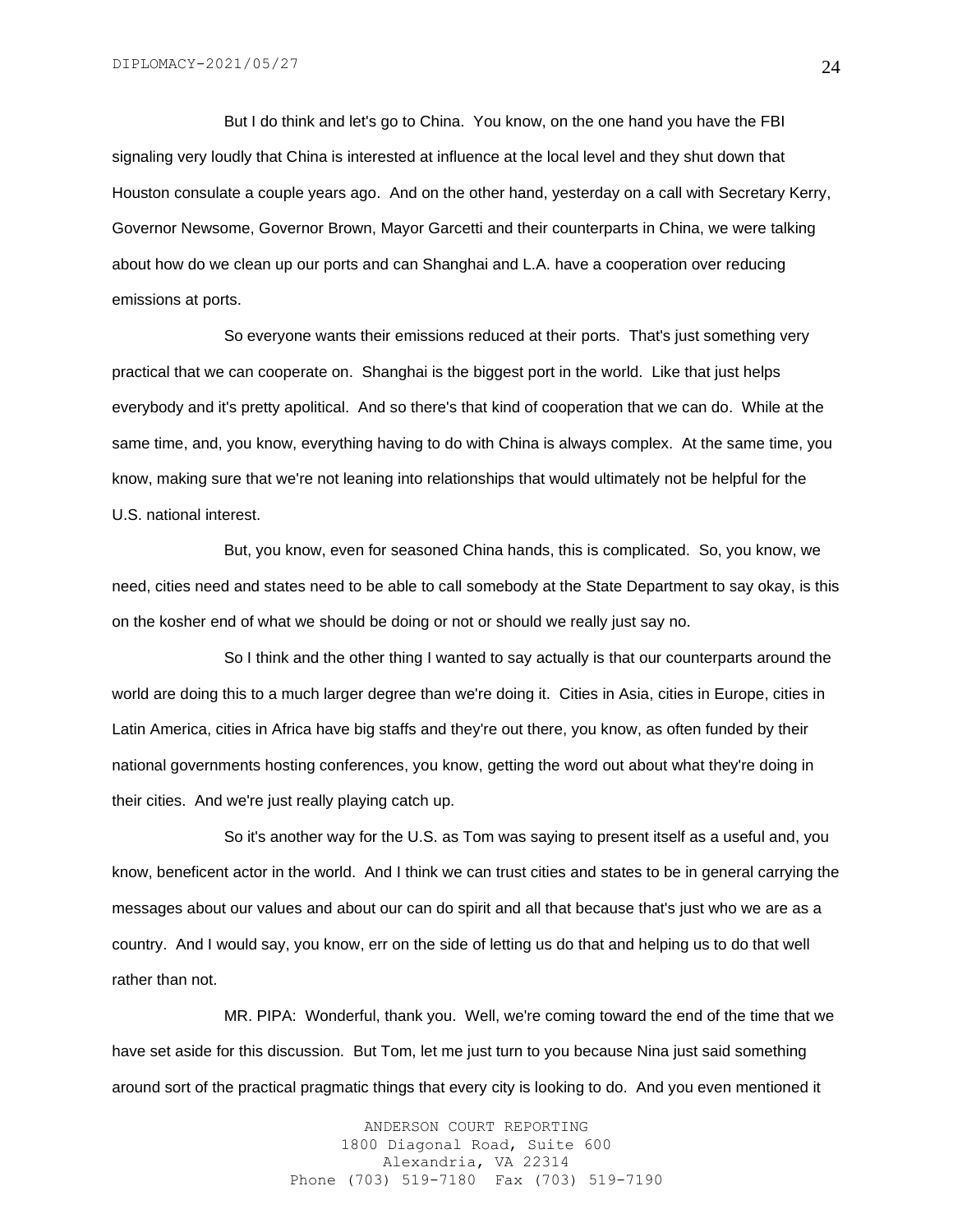when you answered your first question.

You know, it seems to provide a platform for cooperation even in an environment where politically, there's sensitivities, sometimes tensions. And I'm just wondering how that work, that cooperation city to city or state to state. How does that help inform or can that inform or help shape just sort of our national foreign policy in some way. And the open communication that the subnational diplomacy office would offer. How could that channel be sort of two ways, I guess?

MR. SHANNON: Great question. And I guess I would respond in the following fashion. First, in a competitive world, the United States has to show that we're relevant to other people's success. You know, the world is not going to be divided ideologically, it's going to be divided in terms of capability and efficiency and increasingly legitimacy is going to be determined by outcome.

And the extent to which we can show that we can help other people be successful, they will want to work with us. And that will carry us a long way towards the kinds of relationships that we're going to need if we're going to be successful in the 21st century.

But also, you know, we have a model of engagement with the world which had been based on embassies and outposts all around the world that report back into the United States and report back into Washington. And what we need to be doing is building networks that reflect the 21st century. And what's interesting about a subnational office is that we'd be connecting to a whole constellation of American cities and states that are connected themselves.

And so you don't only have the hub and spoke embassy model, you really have a much more networked approach to the world. And this allows you to pull in all kinds of information and attitudes and understandings. And it gives you a much sharper perception of what the world looks like and how it's engaging with the United States. But also, a much sharper perception on how Americans understand the world. Because if you think that sitting here in Washington is going to help you understand how the rest of the United States sees the world, you're wrong.

MR. PIPA: Well that is a wonderful note to end on and actually quite, I think a compelling vision for what diplomacy can look like in the 21st century on behalf of U.S. interest sort of pulling in all of American society into that. So this has been a really a rich conversation. I've really appreciated also how we've talked about some of the challenges of potential pitfalls as well as the benefits and really gave this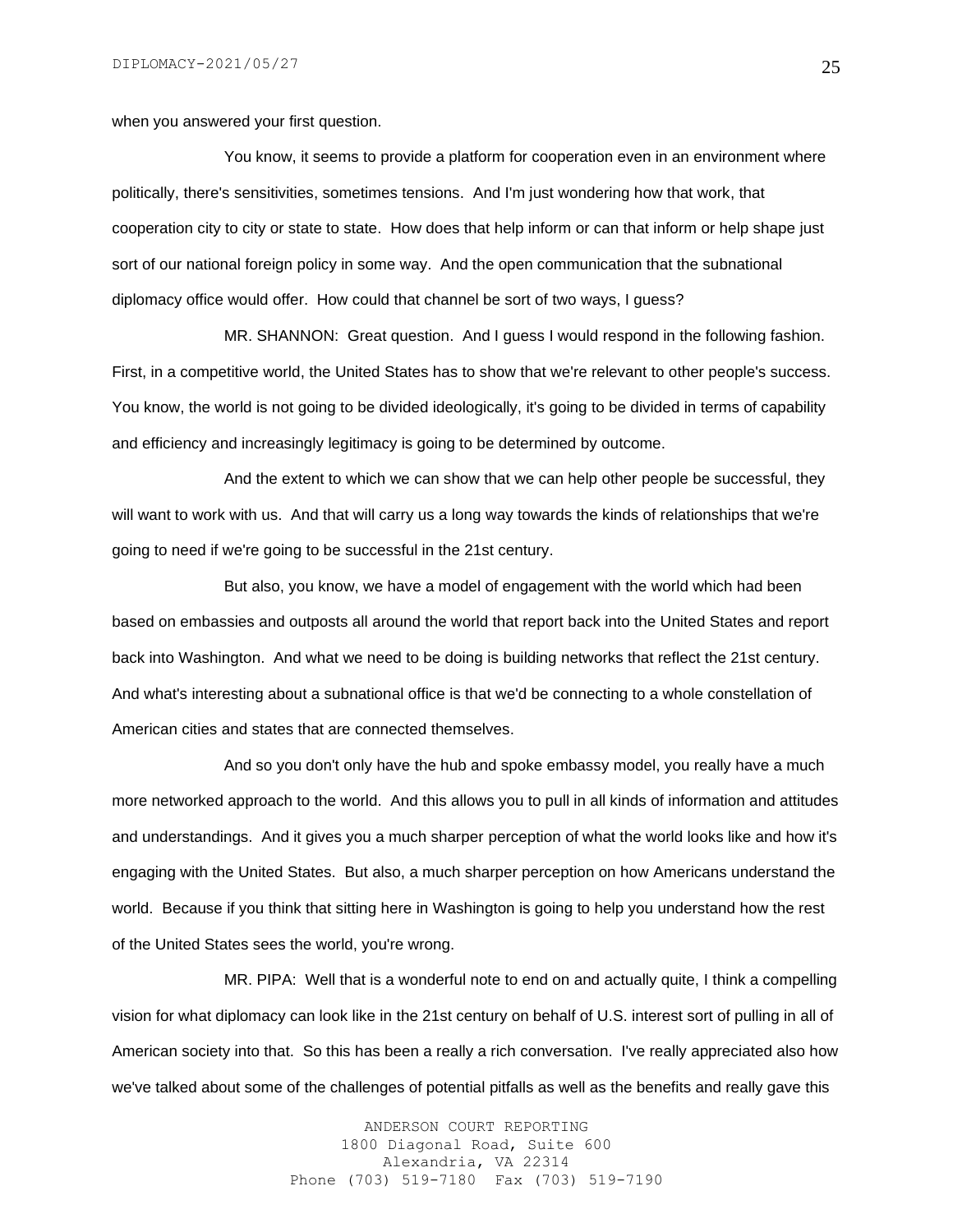a fair and comprehensive exploration. So thanks to all of you for your time and your reflections today, it's really been a rich conversation and provided us with a lot of food for thought.

So to close our event for today and our program, I'd like to turn to Representative Ted Lieu to give us a congressional perspective. Representative Lieu represents California's 33rd District. He's a former city council member of his home town and a former state legislature. So he understands the imperatives and workings of local and state government as we've been talking about. He's cosponsored bipartisan legislation on this idea. And so, Representative Lieu, welcome, it's wonderful to have you hear and love to hear your thoughts about the ideas that we've been discussing today.

MR. LIEU: Thank you so much Tony, and let me first of all thank you and Max for your work on highlighting subnational diplomacy. I want to thank Brookings for having this wonderful event with so many distinguished speakers. So I thought I'd talk a little bit about my experience with some national diplomacy, why I think this bill was important and where it is right now.

I was, as you mentioned, a former member of the Torrance City Council and I remember we would always have exchanges with other cities. We had a sister city in Kashiwa, Japan. We welcomed chambers of commerce delegations from other countries. We also happened to have been the headquarters of Honda North America so we had a fair amount of Japanese delegations come over.

And then I remembered what ended up happening is as more and more of these exchanges would happen, all of the sudden a hotel was built that catered to folks from Japan. And then all of the sudden, we started to get tourists groups from Japan that would stay at this hotel because they realized oh, we could stay at Torrance for half the rate of staying at a more expensive city and still go to Disney Land.

So there are lots of benefits for cities when you have more exchanges and more connections with foreign cities and foreign governments. And this is happening whether or not the federal government pays attention to it. Subnational diplomacy has been occurring, it going to continue to occur.

My view is we could ignore it at the federal level or we can assist it and it makes so much more sense to help it along. And this benefits both the federal government as well as local jurisdictions. I served previously on active duty in the military and numbers mattered. What I mean by numbers is sheer numbers of personnel.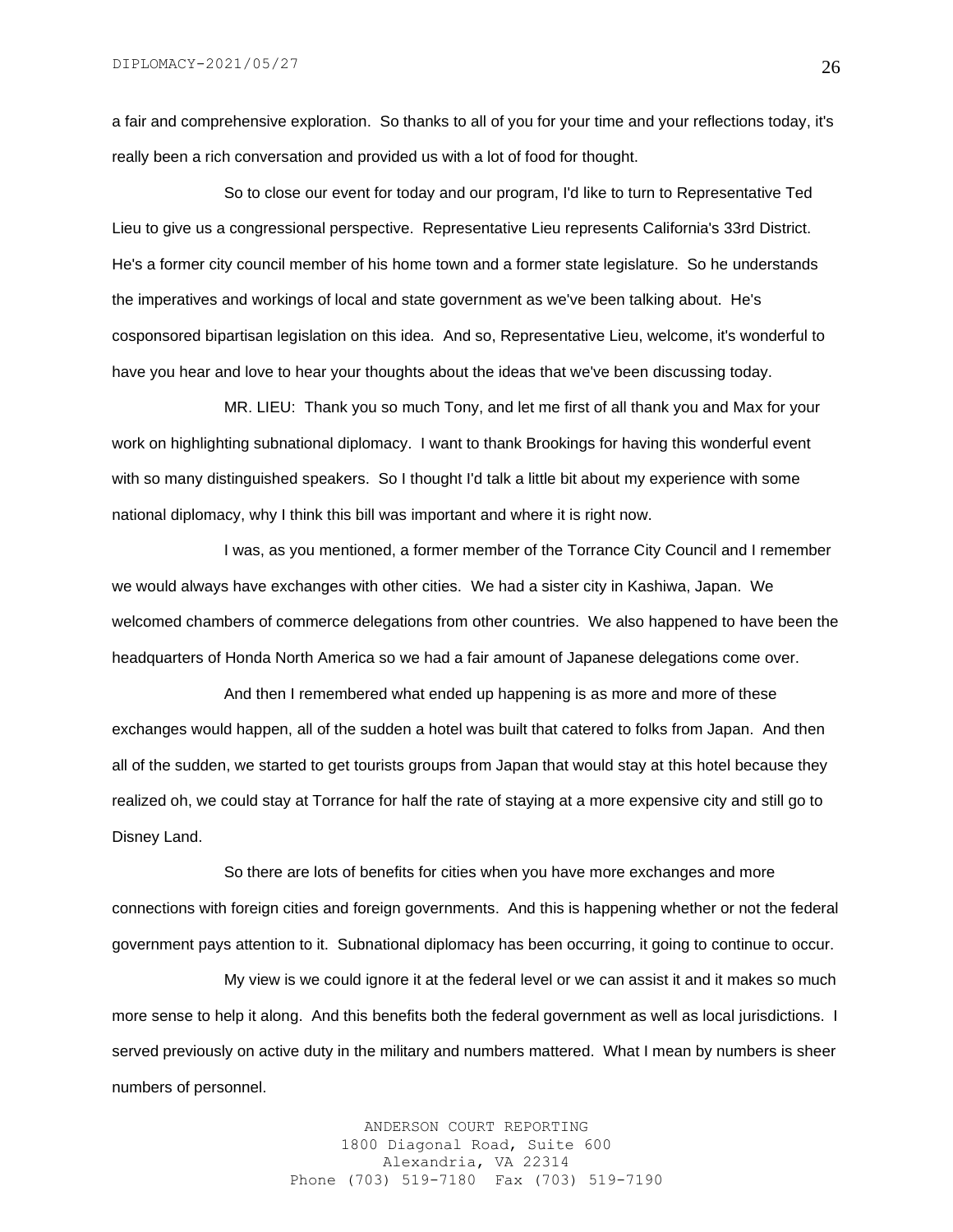So now instead of having a State Department with a limited number of foreign service officers, you can now leverage that with their hundreds and thousands of very energetic, smart, local elected officials who are engaging with foreign states and foreign cities and foreign governments. And let's put everybody on the same page or at least try to so we're all going in the same direction. And that's the way to help the State Department leverage its own goals and what's accomplished with foreign countries.

In addition, we know the State Department has a diversity problem. There is legislation right now, for example, to get a mid-career lateral program going at the State Department that's going to be more useful, more effective.

 Well perhaps when the State Department is engaging with all these amazing mayors and members of their country supervisors and so on, maybe one of them will go hey, the State Department looks sort of interesting. Maybe I'll do a lateral transfer and think about joining the foreign service. So that's another opportunity to expose people to the State Department.

And in addition, the State Department is not going to be controlling these cities but can provide guidance and there could be cities, for example, that are less sophisticated than the city of L.A. which is doing an amazing job with foreign countries and foreign delegations.

But there could be a small city of let's say only 100,000 people who just want to try this for the first time and now you've got the State Department that can offer resources and guidance on best practices and what to do and what not to do. In addition, the State Department can tell these cities what the experience is of other cities and other jurisdictions with these foreign governments.

And it's been said earlier during this conference that look, you're not going to have a city negotiate an arms control agreement with a foreign country. But what we do have happening, for example, is the state of California previously negotiating agreements on water technology with a foreign country. You've got local cities negotiating all sorts of different agreements with foreign cities or foreign delegations or foreign states.

And so, you do have a lot of agreements, in fact, that are happening at the subnational level and it's good for the State Department to have more awareness of this as well the State Department to assist cities to try and get this done.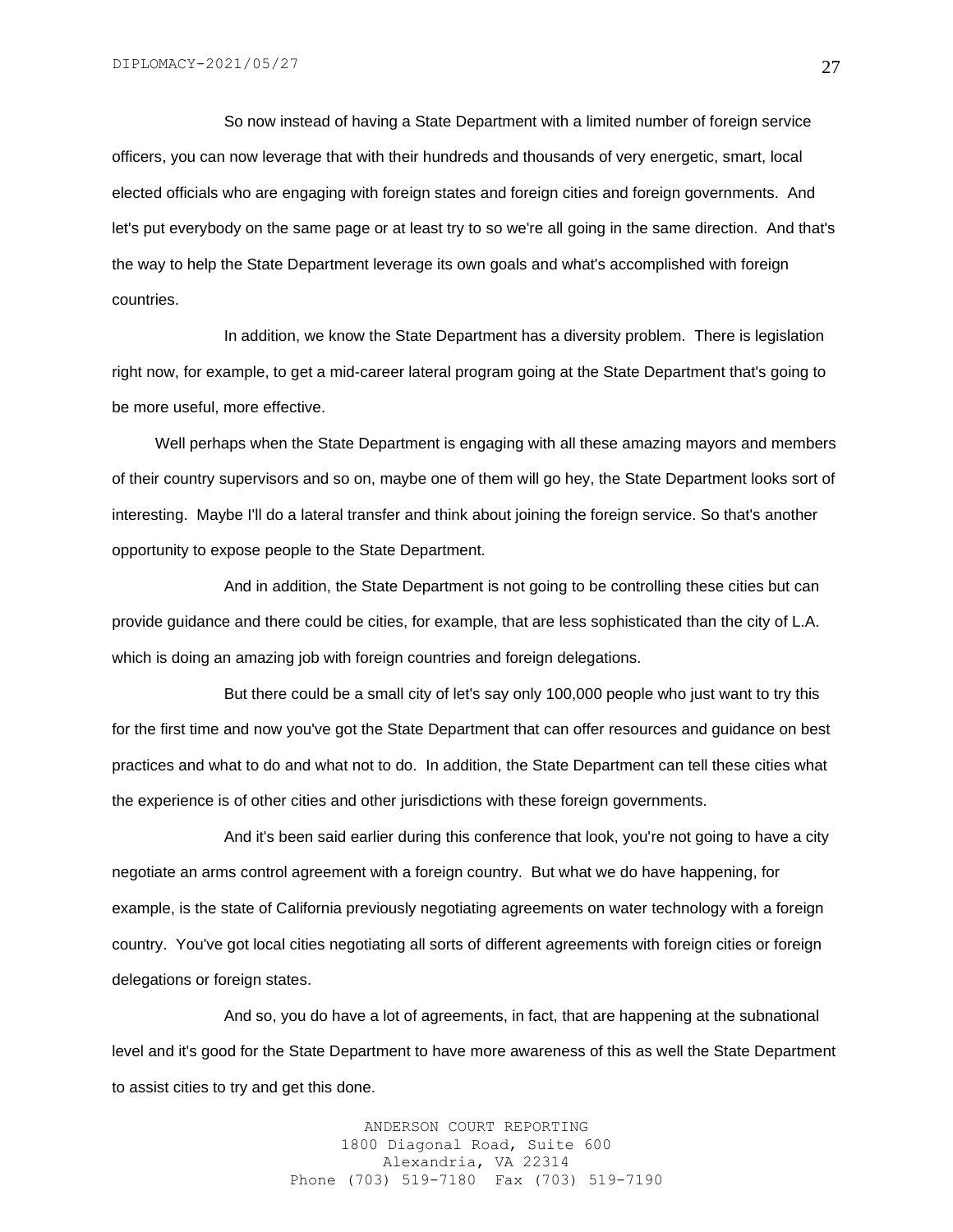I also want to note that it is true. It does seem like we've all become much more partisan. But again, local cities are non-partisan. When people run for elected positions in cities, they're not running as the Democrat or Republican. My service on the local city council was actually very nonpartisan. I happened to have been one of two Democrats on a seven member council with five other Republicans but partisan issues almost never came up. We were just dealing with issues of how do we help our local constituents. And there's no such thing, for example, as Republican water technology or Democratic water technology.

 So there are lots of ways for cities to engage with foreign countries and the people of the foreign countries to have all these exchanges and all this people to people contact that in the long run, I think benefits America. Because I still believe that democracies are still the best form of government and for the world to continue to see what America can do, especially at the local city level.

And then I want to take a step back and just sort of explain how do most people interact with government. Most folks, right, don't really interact with the president of the United States or with the secretary of state. We're not dealing with high level issues like arms control. Most folks don't engage in that.

But many of them do, in fact, engage in businesses who might benefit from having either a foreign delegation come over or going to another country to see if you can invest in that country with your business. And it's sort of this people to people contact, I think, can be very valuable for this Office of National Diplomacy to encourage. And we can get a lot of cities and not start thinking about it.

Some of the big cities, Dallas and L.A. and others again are doing a fantastic job. They have the resources, they're sophisticated. They can certainly benefit from this Office of National Diplomacy. But when we're talking about a city of let's say 120,000 folks, they might have not even thought about this at all.

 And once we have this office set up, if we can get all of these cities, at least start thinking about engaging subnational diplomacy, I think that another way not only to help the local city but really to help America export a lot of our very good ideas to the globe and to receive input from the globe back to us.

So with that, let me talk about where the bill is. Last term, I was pleased to have authored it on a bipartisan basis with South Carolina Republican Joe Wilson. We got it to pass the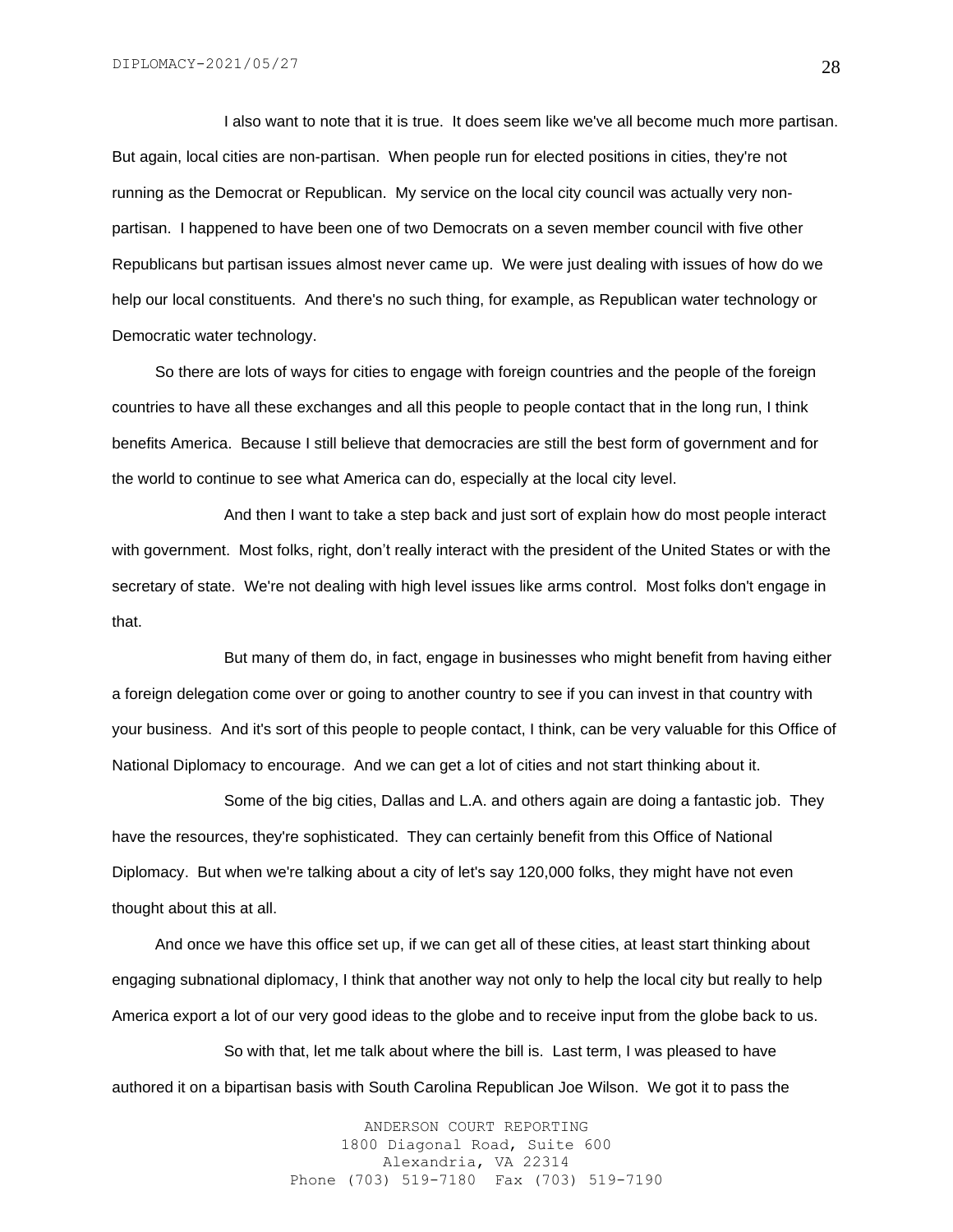House. Unfortunately, the former administration didn't seem all that excited about the bill and really didn't want it so the Republican controlled Senate did not send it to the administration.

This term, we made some technical changes because of the new administration. The bill is pretty much set to go. We're going to be introducing it in the next couple of weeks. Again, it will be bipartisan and this time we have high hopes of getting it not only through the House but also through the Senate and hopefully we can get it signed into law.

And anything that any of you can do to help, that would be greatly appreciated. Any contacts you may have with U.S. senators, with administration would be extremely helpful. And thank you again for highlighting this issue and really appreciate you asking me to speak.

MR. PIPA: Well, thanks for spending some time and your thoughts with us today. And interesting as you said, this kind of subnational diplomacy is happening so we can either ignore it or we can assist it and benefit from it. So thanks very much for spending your time and your thoughts with us today and that concludes our program.

A lot of food for thought and as we've seen though as you say, mayors and governors are increasingly proving themselves indispensable on the front lines of lots of issues. And so, a way for us to think about how that can inform U.S. foreign policy and also how an open channel in communication between the State Department and the affairs that happen at the city and state level can be beneficial to both.

Thanks very much all of you for watching. We look forward to your continued feedback, suggestions and questions on this idea. And we will continue to -- we'll continue to take those under advisement and continue to refine this proposal going forward. Thanks very much.

\* \* \* \* \*

#### CERTIFICATE OF NOTARY PUBLIC

I, Carleton J. Anderson, III do hereby certify that the forgoing electronic file when originally transmitted was reduced to text at my direction; that said transcript is a true record of the